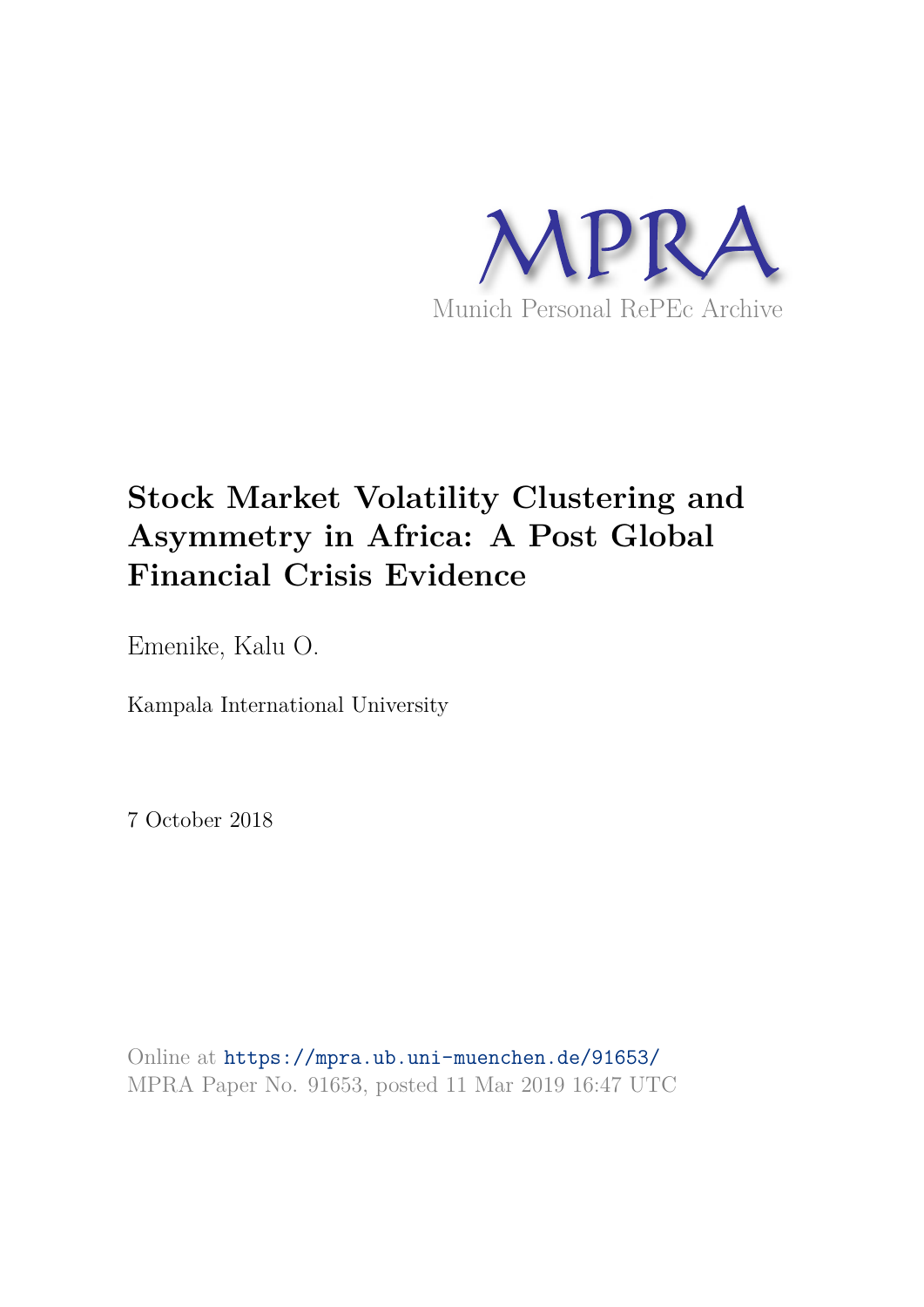# **Stock Market Volatility Clustering and Asymmetry in Africa: A Post Global Financial Crisis Evidence**

# **Kalu O. Emenike**

Department of Accounting and Finance Kampala International University P.O. Box 20000, Kampala Uganda [emenikekaluonwukwe@yahoo.](mailto:emenikekaluonwukwe@yahoo.com)com

#### **Abstract**

This paper evaluates the nature of stock market volatility in Africa after the global financial crisis. Specifically, the paper examines volatility clustering and volatility asymmetry in aftermath of the global financial crisis for Botswana, Régionale des Valeurs Mobilières (BRVM), Egypt, Ghana, Kenya, Malawi, Mauritius, Morocco, Namibia, Nigeria, Rwanda, South Africa, Tunisia, Uganda, and Zambia. The paper employs autoregressive asymmetric generalized autoregressive conditional heteroscedasticity (AR(*i*)-GJR-GARCH(1,1)) model. The major findings are as follows: (i) there is evidence of volatility clustering in Africa stock markets returns after the global financial crisis, although with varying degrees; (ii) there is existence of volatility persistence in the African stock market returns after the global financial crisis except for few countries, which are not very persistent; (iii) after the global financial crisis, Africa stock markets returns are asymmetric, with negative shocks producing higher volatility in the immediate future than positive shocks of the same magnitude in some countries, and positive shocks producing higher volatility in other countries. The findings provide comparative basis for assessing market patterns, predicting market risk, and gauging market sentiment in Africa stock markets, as well as provide foreign portfolio managers required evidence for harvesting volatility through portfolio rebalancing for optimal performance.

**JEL Classification Numbers: G10, C22, N27** 

**Keywords:** stock market returns, volatility clustering, asymmetry, GARCH models, Africa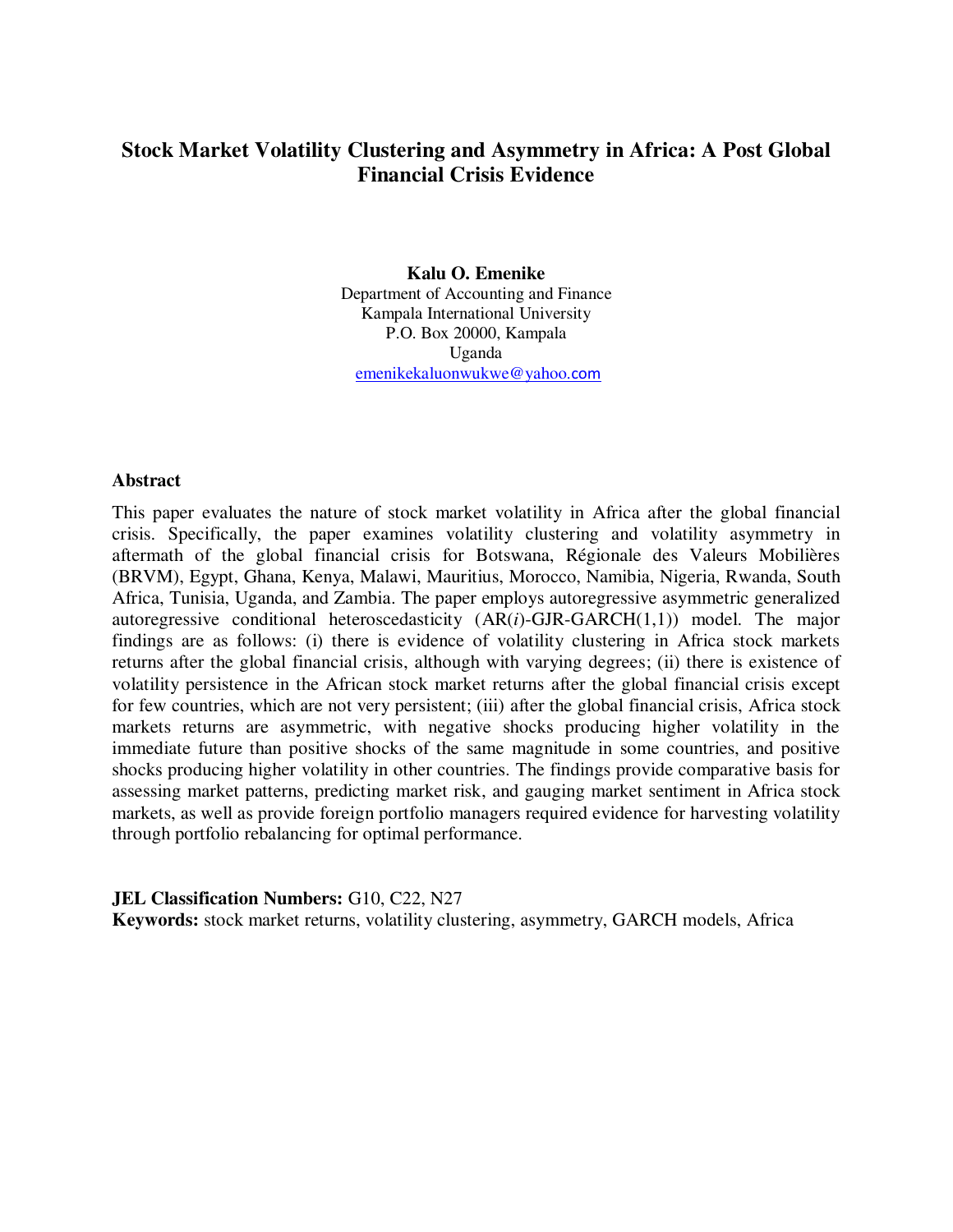#### **1 Introduction**

Stock market plays important roles in stimulating economic development through providing channel for mobilising domestic savings and facilitating allocation of financial resources from dormant to more productive activities. Understanding the nature of Africa stock market volatility has become more pertinent because of devastating impact of Global financial Crisis (GFC) on investors' wealth and confidence. Bekaert, Ehrmann, Fratzscher and Mehl (2014) observe that the financial crisis of 2007 to 2009 is arguably the first truly major global crisis since the Great Depression of 1929 to 1932. While the crisis initially had its origin in the subprime mortgage market in United States, it rapidly spread across virtually all economies as well as across economic sectors. Emenike (2017) observes that Nigeria stock market, for example, collapsed by 70% and so many retail investors lost confidence in the stock market and exited, institutional investors adjusted their portfolios towards money market instruments and real estate. Uganda Stock Exchange (USE) also witnessed exit of both foreign and local investors resulting mainly from panic sales. Ssewanyana, Bategeka, Twimukye and Nabiddo (2009) note that USE all share index fell by 30% in February-June 2008 before losing 39% in July-October 2008, with the month of October 2008 recording the biggest loss of 28%. Although there is a significant disparity between the level of development, size and liquidity of exchanges across Africa, the GFC had devastating effect on equity markets in Africa, with many countries experiencing even sharper stock market crashes than Nigeria and Uganda exemplified above.

Volatility is one of the enduring characteristics of stock markets, though it changes with time. High volatility implies that stock prices can change dramatically over a short time period in either direction, and low volatility suggests that stock prices do not fluctuate dramatically, but changes in price at a steady pace over a period of time. Stock return volatility, according to Martin, Hansen, Link and Nicoski (2011), gives shrewd investors opportunity to take advantage of price swings to buy when prices fall well below intrinsic and sell otherwise. Similarly, Horan (2012) reports that volatility actually creates alpha-generating rebalancing opportunities for any core portfolio. Portfolio managers therefore can harvest more volatility through portfolio rebalancing as the volatility increases. Volatility therefore plays important roles in gauging market sentiment and forecasting of risk for relevant assets prices and market indices. Degiannakis and Xekalaki (2004) posit that predicting volatility is of great importance in pricing financial derivatives, selecting portfolios, measuring and managing investment risk more accurately. There is therefore need for continual evaluation of volatility.

 Many scholars have actually conducted studies on volatility for various stock markets in Africa (see for example, Emenike, 2010; Namugaya, Weke & Charles, 2014; Kais, 2015; Owidi & Mugo-Waweru, 2016). Many other studies have also examined volatility behaviour in few Africa markets (see, Abdalla & Winker, 2012; Tah, 2013). But majority some of these studies were conducted before the GFC or used data that overlap the period of GFC. African stock markets have shown improvement after the GFC. According to Africa Stock Exchanges Association Yearly Statistics, the total number of transactions in Botswana stock exchange, for example, increased from 4978 in 2010 to 12907 in 2015, with turnover ratio (%) increasing from 3.5% to 6.2% in the same period. Similarly, total number of transactions in Bourse Régionale des Valeurs Mobilières (BRVM) exchange moved from 22315 in 2010 to 39352 by 2014, with turnover ratio (%) increasing from 1.8% to 2.5% in the same period. These improvements in Africa stock markets may also have changed the nature of volatility. Again, there is need for comparative studies on stock market volatility in Africa to provide basis for assessing market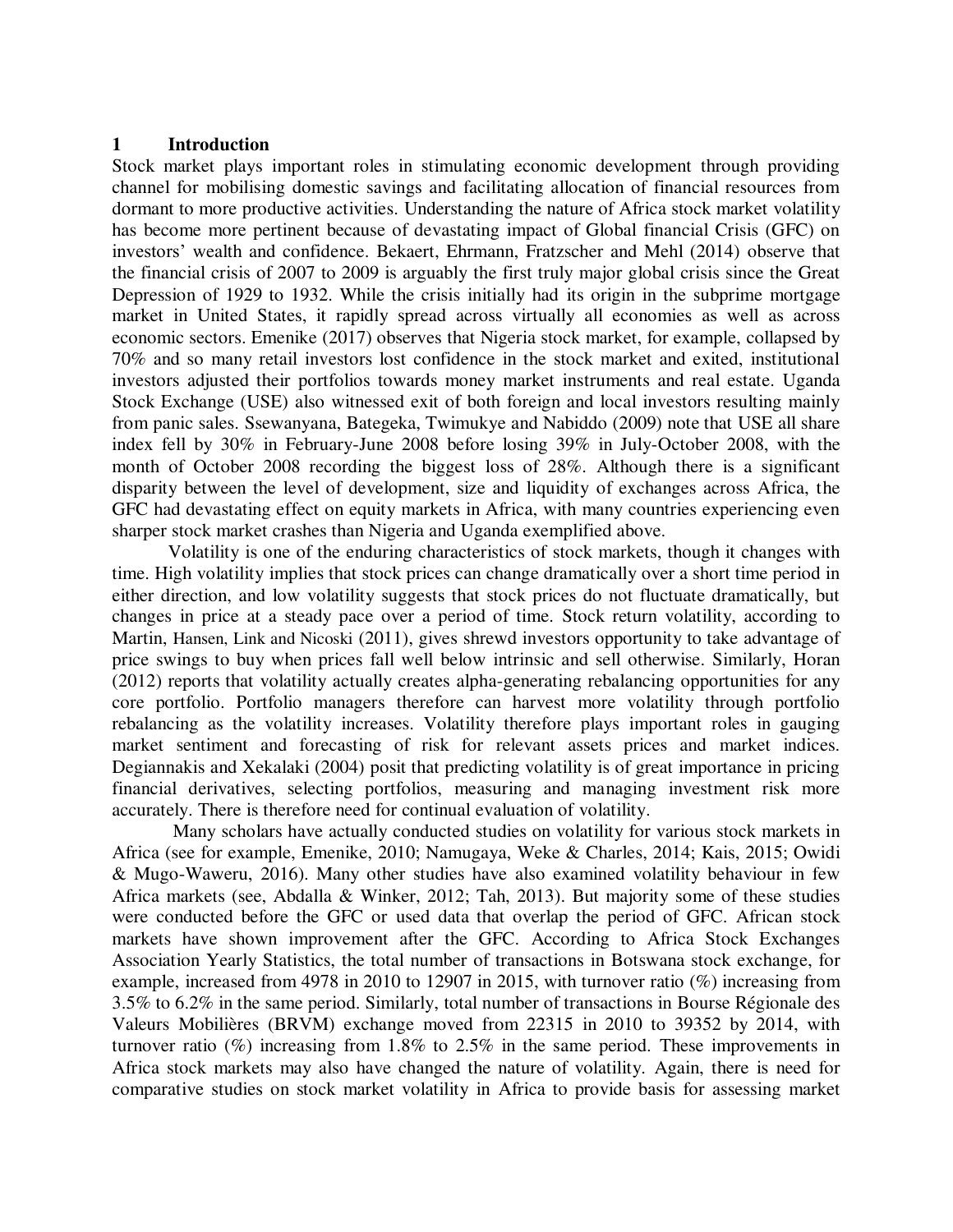patterns, predicting market risk and gauging market sentiments, as well as provide foreign portfolio managers evidence for harvesting volatility through rebalancing of their investment portfolio for optimal performance.

The purpose of this paper is to evaluate the nature of stock market volatility in selected Africa countries after the global financial crisis. Specifically, the study aims at establishing the nature of volatility clustering, persistence and asymmetry in Botswana, BRVM, Egypt, Ghana, Kenya, Malawi, Mauritius, Morocco, Namibia, Nigeria, Rwanda, South Africa, Tunisia, Uganda, and Zambia. Understanding volatility behaviour in Africa stock markets would, for example, provide basis for investors (both national and international) to select combination of securities that will minimise their portfolio risk. It would also enhance stock market regulation as the regulators would gauge markets sentiments and adjust surveillance regime to keep excessive volatility under check, thereby stabilise the markets. It will further enrich existing knowledge on stock market volatility in Africa as well as provide literature for future researchers. The remainder of this paper is organised as follows: Section 2 embodies brief review of empirical literature. Section 3 contains methodology and data. Section 4 presents empirical results and discussions, and Section 5 provides conclusions and policy implication.

# **2 Brief Review of Empirical Literature**

A considerable amount of literature exists on stock market volatility for various African countries. These studies were motivated by the important link between volatility and expected risk premium. Theoretically, an increase in volatility will increase the expected risk premium and thereby affect cost of capital. Evidence-based knowledge of volatility is therefore important for risk management and portfolio rebalancing. This importance has been established in literature. Mecagni and Sourial (1999) apply GARCH-in-mean model in their analysis of stock market efficiency and volatility in the Egyptian Stock Exchange using four indices for the September 1, 1994 to December 31, 1997 period. They report, amongst others, the existence of time-varying volatility that are serially correlated. In a related study, N'dri (2007) evaluates the relationship between stock market returns and volatility in the BRVM using weekly stock prices from 4 January 1999 to 29 July 2005. The results show, amongst others, the existence of stock market volatility persistence in BRVM. In a study of Mauritius Stock Exchange, Ushad (2009) also agrees that the market exhibit volatility clustering. In a study of volatility in Nigeria stock market, Emenike and Aleke (2012), using symmetric and asymmetric GARCH (1,1) models show evidence of volatility clustering and volatility persistence. A Similar study by Niyitegeka and Tewari (2013) for the Johannesburg Stock Exchange (JSE) indicate the presence of volatility clustering in the JSE, but could not establish asymmetric effect. In East Africa, Namugaya, Weke and Charles (2014), for example, modeled volatility of Uganda securities exchange (USE) returns using both symmetric and asymmetric univariate GARCH models for the period ranging from January 04 2005 to December 18 2013. The study concludes, among others, that the USE return series exhibit volatility clustering and leverage effects. In a Tunisian study, Kais (2015) analyse the volatility behavior for the January 1984 to June 2010 period. The results indicate that the Tunisian stock returns are highly volatile and moves in cluster. He concludes that volatility changes over time. In a later study, Owidi and Mugo-Waweru (2016) found evidence of volatility clustering and asymmetry in the Kenyan stock exchange market returns for the 3rd January 2003 to 31st December 2013 period.

Many other studies have also examined volatility behaviour in few Africa markets. Ogum, Beer and Nouyrigat (2005) study emerging market volatility using Nigeria and Kenya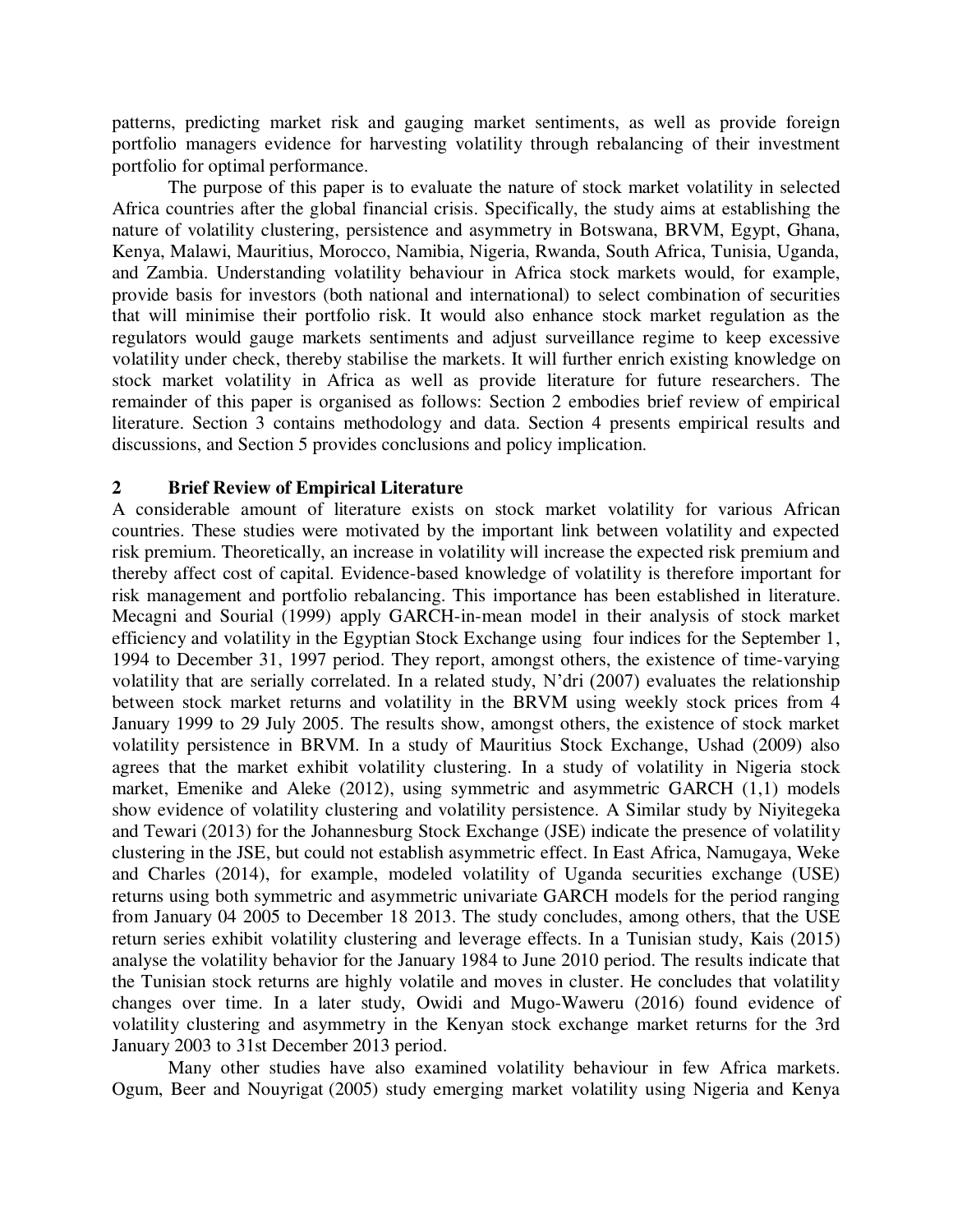stock return series. Results of asymmetric GARCH model show evidence of negative asymmetric volatility in the Nigeria stock market and positive asymmetric volatility in Kenya, suggesting that positive shocks increase volatility more than negative shocks of an equal magnitude in Kenya. They also report evidence of volatility persistence in the two markets. In a similar study, Abdalla and Winker (2012) estimate stock market volatility in Khartoum Stock Exchange Sudan (KSE) and Cairo and Alexandria Stock Exchange Egypt (CASE) using daily closing prices of the general indices in the two markets over the period of 2nd January 2006 to 30th November 2010, and found, among others, evidence of volatility clustering and existence of leverage effects for the KSE index and CASE index returns series. Tah (2013) found similar evidence for Kenya and Zambia stock indices for February 1997 to October 2012 period. In recent study, Coffie (2018) reports amongst others, that the current shocks to the conditional variance have less impact on future volatility in Botswana and Namibia stock markets, and that news impact is asymmetric in both stock markets leading to the existence of leverage effect in stock returns. It is evident from the brief literature review that empirical literature covering many African countries is scant.

# **3 Methodology and Data**

# *3.1 Methodology*

To analyse volatility behaviour of Africa stock markets, preliminary analysis of returns data and asymmetric generalized autoregressive conditional heteroscedasticity (GJR-GARCH) models were conducted. The preliminary analysis of returns data involved estimating descriptive statistics, autocorrelation function (ACF), Ljung-Box Q (LBQ) statistics; unit roots tests, and heteroscedasticity test (For specification of descriptive statistics see, Jarque & Bera, 1987; Gujarati, 2003:148; Tsay, 2005:9-10). Augmented Dickey-Fuller (ADF) unit root test (from Dickey & Fuller, 1979) and KPSS stationarity test (from Kwaitkowski, Phillips, Schmidt & Shin, 1992) were used to evaluate the nature of stationarity of Africa stock markets series.

The ACF and LBQ statistic were adopted to examine Africa stock markets returns for serial correlation. The ACF measures linear dependence between returns at current period and its past periods. Evidence of serial correlation in market returns series is necessary to specify the apt conditional mean equation. If the return series  $(R<sub>t</sub>)$  is uncorrelated sequence, the *p*-value is greater than the significance level (0.05). The lag-*i* sample autocorrelation of  $R_t$  was specified according to Tsay (2005:26). To test jointly that several autocorrelations of  $R_t$  are zero, we adopted Ljung-Box Q (LBQ) test proposed in Ljung and Box (1978). The null hypothesis is that the first *m* lags of ACF of  $\varepsilon_t^2$  are zero (Tsay, 2005:27). The decision rule is to reject null hypothesis if the *p*-value is less than or equal to the significance level.

Existence of heteroscedasticity is a *sin qua non* for estimating GARCH models. As a result, it is necessary to confirm that residuals of a conditional mean equation is heteroscedastic (i.e., ARCH effect). Engle (1982) proposed the autoregressive conditional heteroscedasticity Lagrange Multiplier (ARCH-LM) test for examining whether a residual series is heteroscedastic. The ARCH-LM was estimated in accordance with Engle (1982), Tsay, (2005:102) and Rachev, Mittnik, Fabozzi, Focardi & Jasic (2007: 281). The decision rule is to reject the null hypothesis of no heteroscedasticity if the *p*-value is less than the level of significance. Evidence of no heteroscedasticity is an indication that GARCH models are not appropriate.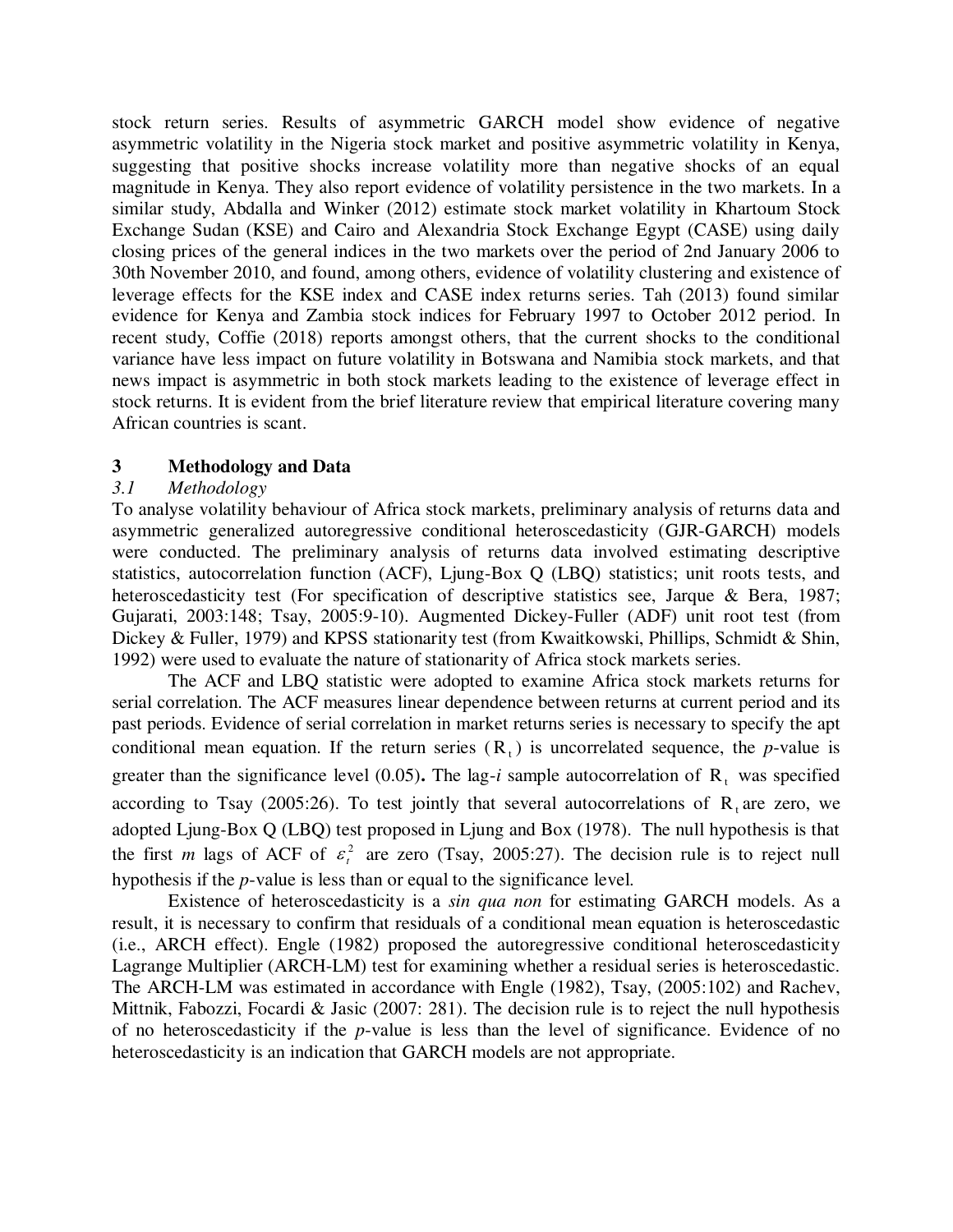The GJR-GARCH (1,1), introduced by Glosten, Jagannamthan & Runkle (1993), was applied to investigate volatility asymmetry in Africa stock markets after the GFC. This was achieved by specifying the conditional mean model thus:

$$
R_t = \phi + \delta R_{t-i} + \varepsilon_t \tag{1}
$$

Where,  $R_t$  is a vector of Africa stock markets returns,  $\delta$  is the coefficient of AR (*p*) term in the mean equation that accounts for serial dependence in returns,  $\varepsilon$  is the error term. The asymmetric conditional variance equation models are specified as follows:

$$
\sigma_t^2 = \omega + \alpha_1 \varepsilon_{t-1}^2 + \beta_1 \sigma_{t-1}^2 + \gamma \mu_{t-1}^2 I_{\mu} \leq \sigma(\mu_{t-1})
$$
\n(2)

Where,  $\omega$  is constant of the variance that correspond to long run average variance,  $\alpha_1$  is the first order ARCH term which transits news about volatility from the previous period, and  $\beta_1$  the first order GARCH term, is the new information that was not available when the previous forecast was made (Engle, 2003),  $\gamma$  is the GJR-GARCH asymmetric coefficient that measures volatility asymmetry. The non-negativity constraints of the univariate GARCH models are  $\omega > 0$ ,  $\alpha_1 > 0$ and  $\beta_1 \ge 0$ . The parameters were estimated using the BHHH maximum likelihold algorithm (recommended in Berndt, Hall, Hall & Hausman, 1974) with correction for heteroscedasticity and misspecification.

Statistical significance of the volatility parameters were tested with marginal significance level and *t*-statistics. Under the null hypothesis of no volatility clustering in the African stock market returns, the marginal significance level is greater than the significance level (0.05), and the empirical *t*-statistics is lesser than theoretical *t* ( $\pm$ 1.96). The  $\alpha$ <sup>*I*</sup> +  $\beta$ <sup>*I*</sup> show persistence in volatility clustering and ranges from *0* to *1*. The closer  $(a_1 + \beta_1)$  to *1*, the more persistent is volatility clustering. Evidence volatility asymmetry were evaluated with GJR-GARCH (1,1) parameter specified in equation (2). With this formulation, a zero  $\gamma$  coefficient would imply that positive and negative shocks of the same magnitude have the same effect on volatility of Africa stock market returns. The effect of a volatility shock is asymmetric if  $\gamma \neq 0$ . A positive value of  $\gamma$  means that negative shock tend to increase the volatility in the immediate future more than positive shock of the same magnitude. The converse would hold if the value of  $\gamma$  were negative (Emenike, 2016).

#### *3.2 Data*

 $\overline{a}$ 

The stock price indices used in this study are broad-based and represent each of the selected Africa stock market as whole. The indices are: BSE Domestic Company index of Botswana, Bourse Régionale des Valeurs Mobilières (BRVM)<sup>1</sup> Composite Index, Egypt Stock market EGX30, GSE Composite index of Ghana, Nairobi Securities Exchange All Share index of Kenya, Malawi Stock Exchange All share index, Stock Exchange of Mauritius Index (SEMDEX), Casablanca Stock Exchange MASI of Morocco, Namibian All Share index, NSE All Share index for Nigeria, Rwandan All Share index, FTSE South Africa, Bourse de Tunis index (Tunindex) of Tunisia, Uganda Securities Exchange All Share index, and Lusaka Stock Exchange All Share index of Zambia. The indices are daily and range from 04 January, 2010 to

<sup>1</sup> The Bourse Régionale des Valeurs Mobilières (BRVM) is one of Africa two regional stock exchanges, located in Abidjan, Cote d'Ivoire. The BRVM serves the countries of Benin, Burkina Faso, Guinea Bissau, Côte d'Ivoire, Mali, Niger, Senegal and Togo.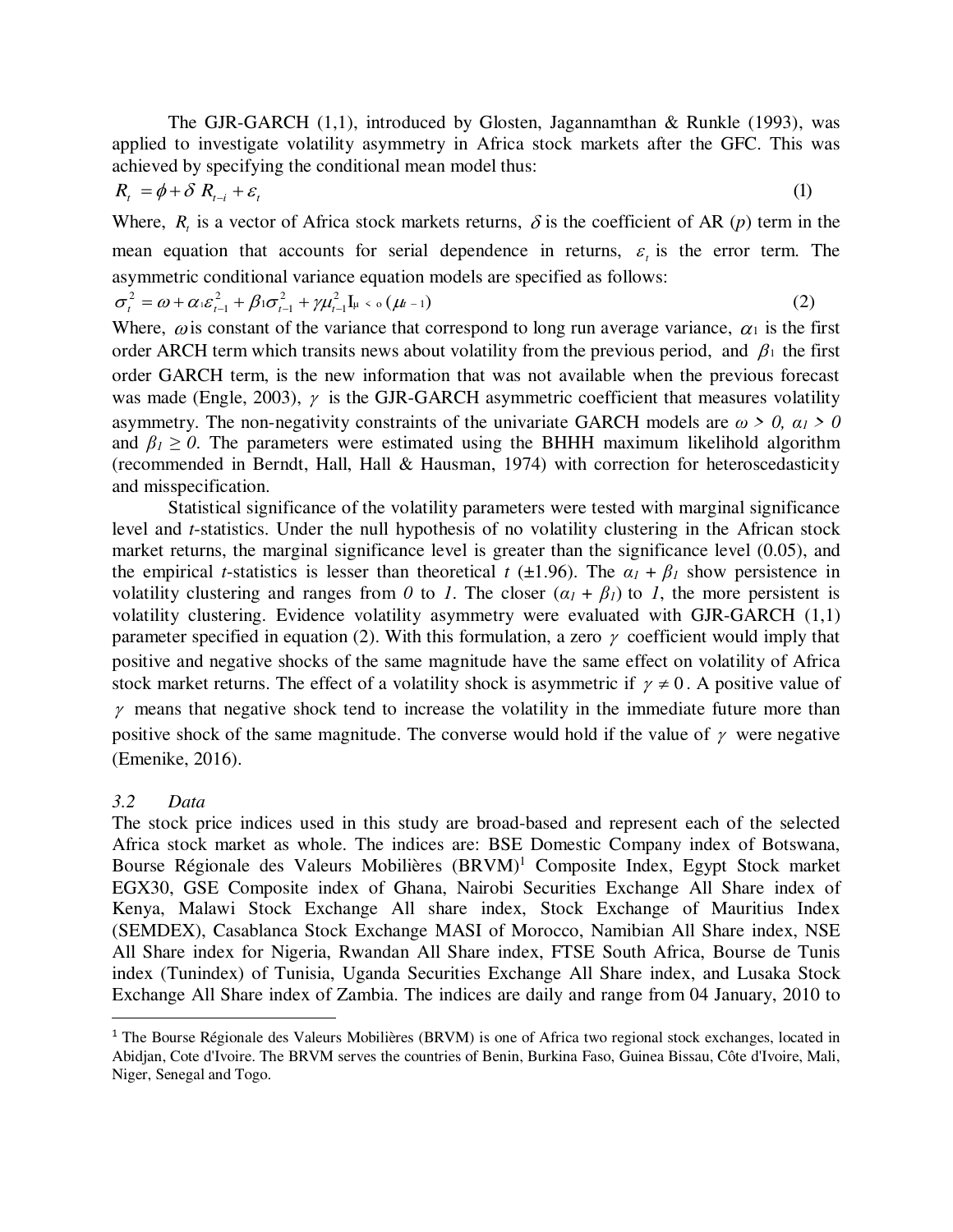31 December, 2015; except for Ghana series which starts from 04 January 2011, Uganda series from 12 August 2011, BRVM series from 04 March 2014, Malawi from 28 October 2013, Rwanda from 08 February 2013, and Zambia from 09 July 2012. The variations in the study periods across countries arose due to unavailability of data resulting from different stages of development of African stock markets. The data were collected from individual stock exchanges as well as from Investing Africa and Trending Economics databases, and converted into daily returns as follows:

$$
R_t = Ln(P_t - P_{t-1}) \times 100
$$
\n(3)

Where,  $R_t$  is a vector of daily returns of the country indexes specified in equation (1),  $P_t$  is a vector of closing price indexes at time *t*, *Pt-1* is the previous day closing price indexes, and *Ln* is natural logarithm.

#### **4 Empirical Results and Discussions**

# *4.1 Descriptive Statistics of Africa Stock Markets Returns*

Table 1 reports descriptive statistics of Africa stock markets returns. Average percentage returns for all the stock markets are zero, except for Botswana, Ghana, Malawi and Zambia stock markets which are positive.

Under null hypothesis of normal distribution, skewness has asymptotic distribution of zero. The skewness of daily Africa stock markets returns differs significantly from the normal distribution in majority of the bourses. While majority of the Africa stock markets returns distribution is significantly negatively skewed at the 5% significance level, the Nigeria and Zambia stock markets returns are significantly positively skewed. However, for the stock markets of Mauritius, Morocco, South Africa, and Uganda, the distributions of returns are not skewed. Liu, Zhang and Wen (2014) opine that negatively skewed return distribution will increase the loss probability, while the positively skewed return distribution will increase the possibility of gaining.

Excess kurtosis of daily returns for all selected Africa stock markets are leptokurtic. This shows that they have higher peaks about the mean and thicker tails than the normal distribution. An implication of thick tails, according to Wilcox and Keselman (2003) and Hung, Lee and Liu (2008), is that investors can make very high returns and as well lose large amount of their investments.

Furthermore, estimates of Jarque-Bera joint test of symmetry and mesokurtosis indicate evidence of non-normality in daily Africa stock market returns.

| Variable        | Mean    | Min. rtn. | Max. rtn. | Std. Dev. | <b>Skewness</b> | Kurtosis | J-B Stat. |
|-----------------|---------|-----------|-----------|-----------|-----------------|----------|-----------|
| <b>Botswana</b> | 0.024   | $-4.774$  | 4.239     | 0.331     | $-1.7651$       | 59.589   | 231616.7  |
|                 | (0.003) |           |           |           | (0.000)         | (0.000)  | (0.000)   |
| <b>BRVM</b>     | 0.048   | $-3.602$  | 3.399     | 0.757     | $-0.221$        | 4.620    | 407.528   |
|                 | (0.173) |           |           |           | (0.055)         | (0.000)  | (0.000)   |
| Egypt           | 0.003   | $-11.11$  | 7.314     | 1.445     | $-0.788$        | 6.994    | 3502.454  |
|                 | (0.929) |           |           |           | (0.000)         | (0.000)  | (0.000)   |
| Ghana           | 0.053   | $-0.046$  | 0.038     | 0.621     | $-0.244$        | 43.822   | 104037.2  |
|                 | (0.002) |           |           |           | (0.000)         | (0.000)  | (0.000)   |
| Kenya           | 0.047   | $-33.72$  | 32.007    | 1.522     | $-1.048$        | 313.289  | 6101963   |
|                 | (0.229) |           |           |           | (0.000)         | (0.000)  | (0.000)   |

**Table 1: Descriptive Statistics for Africa Stock Markets Returns**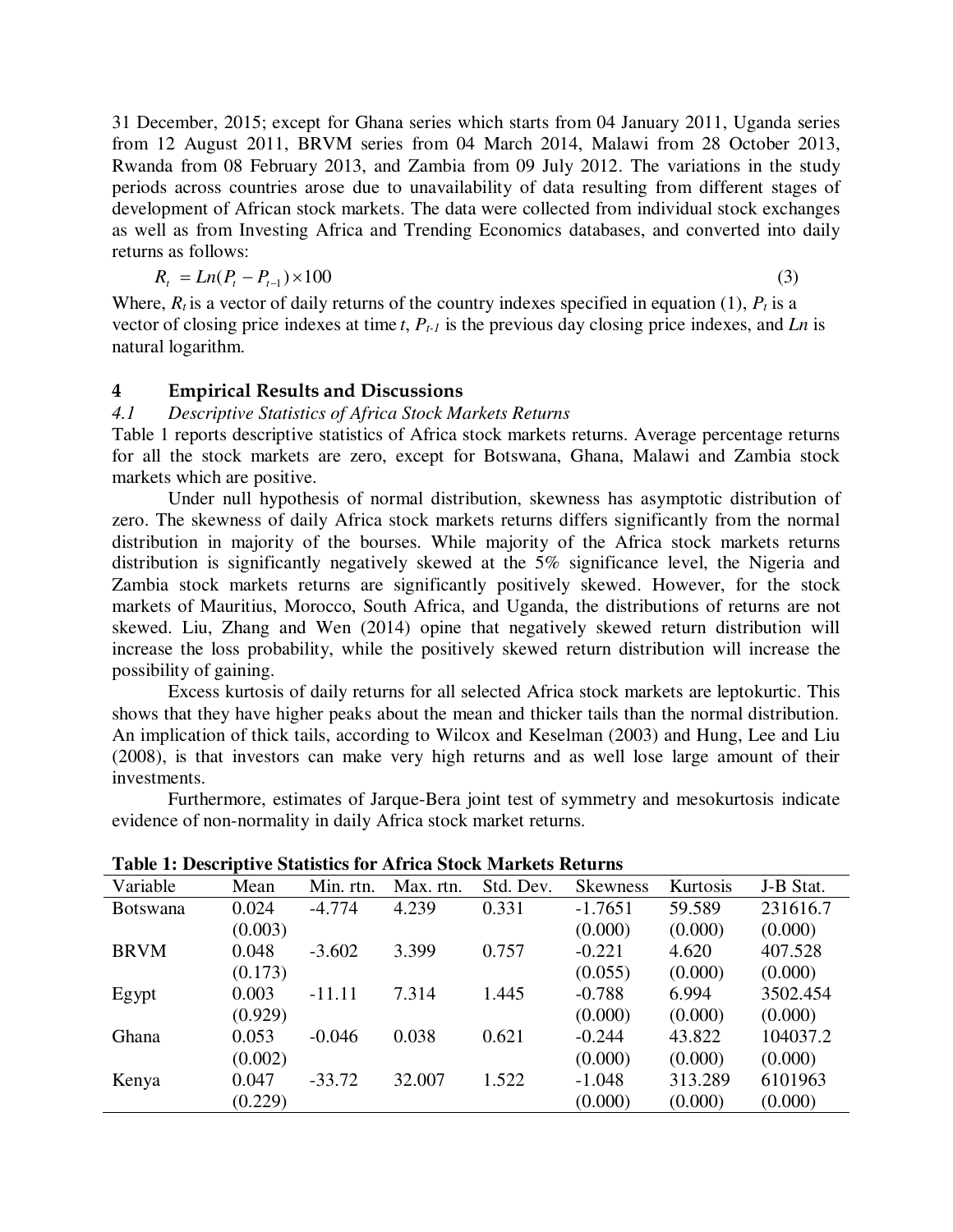| Malawi       | 0.036    | $-3.054$ | 2.934  | 0.306 | $-0.357$ | 42.175  | 38922.59 |
|--------------|----------|----------|--------|-------|----------|---------|----------|
|              | (0.007)  |          |        |       | (0.000)  | (0.000) | (0.000)  |
| Mauritius    | 0.006    | $-3.232$ | 3.311  | 0.376 | $-0.042$ | 10.541  | 6913.65  |
|              | (0.543)  |          |        |       | (0.502)  | (0.000) | (0.000)  |
| Morocco      | $-0.024$ | $-3.034$ | 2.957  | 0.602 | 0.008    | 2.446   | 349.335  |
|              | (0.139)  |          |        |       | (0.896)  | (0.000) | (0.000)  |
| Namibia      | 0.006    | $-8.298$ | 5.892  | 1.259 | $-0.454$ | 3.219   | 696.601  |
|              | (0.831)  |          |        |       | (0.000)  | (0.000) | (0.000)  |
| Nigeria      | 0.020    | $-8.741$ | 11.758 | 1.003 | 0.941    | 19.837  | 25874.89 |
|              | (0.422)  |          |        |       | (0.000)  | (0.000) | (0.000)  |
| Rwanda       | 0.010    | $-11.26$ | 17.712 | 0.995 | 0.061    | 171.64  | 862286.8 |
|              | (0.789)  |          |        |       | (0.510)  | (0.000) | (0.000)  |
| South Africa | 0.038    | $-4.150$ | 5.536  | 0.992 | $-0.105$ | 1.855   | 227.157  |
|              | (0.127)  |          |        |       | (0.090)  | (0.000) | (0.000)  |
| Tunisia      | 0.001    | $-4.143$ | 4.108  | 0.578 | $-0.665$ | 13.394  | 10802.6  |
|              | (0.927)  |          |        |       | (0.000)  | (0.000) | (0.000)  |
| Uganda       | 0.053    | $-9.396$ | 8.036  | 1.344 | $-0.381$ | 6.680   | 1936.24  |
|              | (0.179)  |          |        |       | (0.888)  | (0.000) | (0.000)  |
| Zambia       | 0.046    | $-6.086$ | 2.924  | 0.650 | $-1.008$ | 14.298  | 7332.66  |
|              | (0.042)  |          |        |       | (0.000)  | (0.000) | (0.000)  |

**Note**: Marginal significance levels are reported in brackets. Std. Dev. and J-B Stat are the standard deviation and Jarque-Bera statistics for the Africa stock markets returns.

#### *4.2 Unit Root Tests for the Africa Stock Markets Price Indices*

Table 2 presents results of ADF unit root test and KPSS stationarity test estimated to evaluate stationarity of African stock markets indices. As shown in *Table* 2, computed tau values of the ADF test statistics show that African stock markets level series contain unit root at the 5% significance level. This suggests that African stock markets level series are not stationary. However, African stock markets returns series do not contain unit root, implying that they are stationary. This is because the computed absolute values of the return series are less than the ADF 5% critical tau values. The KPSS stationarity test shows that African stock markets returns series are stationary with 99% confidence, thus confirm the results of ADF test. These results indicate that the African stock markets returns series are integrated of order *1*.

| Table 2. Omi Kobi Tesis Kesulis Ibi Affica Bibek matkets Befies |                         |            |            |  |  |  |  |
|-----------------------------------------------------------------|-------------------------|------------|------------|--|--|--|--|
| ADF $5\%$                                                       | Computed                | KPSS $5\%$ | Computed   |  |  |  |  |
|                                                                 | <b>Log-level Series</b> |            |            |  |  |  |  |
| $-3.4152$                                                       | $-2.0579$               | 0.1460     | $4.2235**$ |  |  |  |  |
| $-3.4215$                                                       | $-2.7101$               | 0.1460     | $0.8865**$ |  |  |  |  |
| $-3.4150$                                                       | $-1.8542$               | 0.1460     | $4.2642**$ |  |  |  |  |
| $-3.4157$                                                       | $-0.0369$               | 0.1460     | $2.6246**$ |  |  |  |  |
| $-3.4153$                                                       | $-1.0759$               | 0.1460     | 3.2886**   |  |  |  |  |
| $-3.4203$                                                       | $-1.7659$               | 0.1460     | $1.2760**$ |  |  |  |  |
| $-3.4153$                                                       | $-1.0071$               | 0.1460     | $1.3471**$ |  |  |  |  |
| $-3.4154$                                                       | $-1.7265$               | 0.1460     | $4.2062**$ |  |  |  |  |
| $-3.4153$                                                       | $-2.6263$               | 0.1460     | $0.8153**$ |  |  |  |  |
| $-3.4151$                                                       | $-1.1073$               | 0.1460     | $2.6972**$ |  |  |  |  |
|                                                                 |                         |            |            |  |  |  |  |

#### **Table 2: Unit Root Tests Results for Africa Stock Markets Series**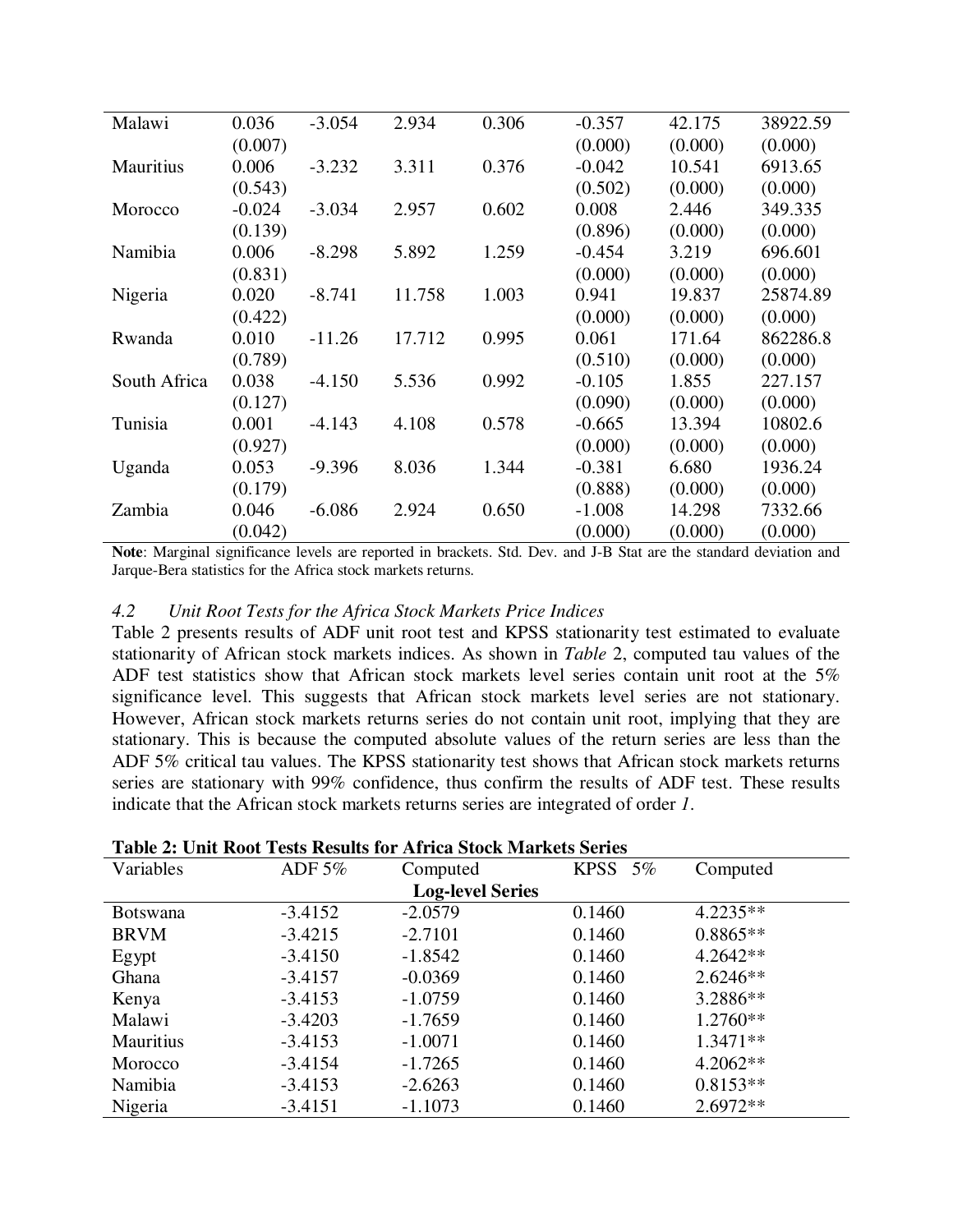| Rwanda               | $-3.4184$ | $-1.7108$    | 0.1460 | 1.8714**   |  |  |  |  |
|----------------------|-----------|--------------|--------|------------|--|--|--|--|
| South Africa         | $-3.4156$ | $-1.4646$    | 0.1460 | $3.4625**$ |  |  |  |  |
| Tunisia              | $-3.4154$ | $-2.0391$    | 0.1460 | $2.0446**$ |  |  |  |  |
| Uganda               | $-3.4165$ | $-1.5123$    | 0.1460 | 2.3365**   |  |  |  |  |
| Zambia               | $-3.4174$ | $-0.3011$    | 0.1460 | $3.0326**$ |  |  |  |  |
| <b>Return Series</b> |           |              |        |            |  |  |  |  |
| <b>Botswana</b>      | $-3.4152$ | $-13.0056**$ | 0.1460 | 0.0963     |  |  |  |  |
| Cote d'Ivoire        | $-3.4216$ | $-24.1487**$ | 0.1460 | 0.0554     |  |  |  |  |
| Egypt                | $-3.4151$ | $-35.7040**$ | 0.1460 | 0.1103     |  |  |  |  |
| Ghana                | $-3.4157$ | $-10.4005**$ | 0.1460 | 0.0948     |  |  |  |  |
| Kenya                | $-3.4153$ | $-26.1223**$ | 0.1460 | 0.1325     |  |  |  |  |
| Malawi               | $-3.4204$ | $-22.8124**$ | 0.1460 | 0.0886     |  |  |  |  |
| <b>Mauritius</b>     | $-3.4153$ | $-29.7487**$ | 0.1460 | 0.1317     |  |  |  |  |
| Morocco              | $-3.4155$ | $-33.0752**$ | 0.1460 | 0.0769     |  |  |  |  |
| Namibia              | $-3.4153$ | $-40.2051**$ | 0.1460 | 0.0634     |  |  |  |  |
| Nigeria              | $-3.4152$ | $-25.0341**$ | 0.1460 | 0.1389     |  |  |  |  |
| Rwanda               | $-3.4184$ | $-37.2538**$ | 0.1460 | 0.0586     |  |  |  |  |
| South Africa         | $-3.4156$ | $-30.7779**$ | 0.1460 | 0.0411     |  |  |  |  |
| Tunisia              | $-3.4154$ | $-28.2463**$ | 0.1460 | 0.0638     |  |  |  |  |
| Uganda               | $-3.4165$ | $-34.7546**$ | 0.1460 | 0.1181     |  |  |  |  |
| Zambia               | $-3.4174$ | $-24.1657**$ | 0.1460 | 0.1206     |  |  |  |  |

**Note:** \*\* refers to 1% statistical significance level. ADF and KPSS are the 5% critical tau value of the augmented Dickey-Fuller unit root test and Kwiatkowski, Phillips, Schmidt and Shin stationarity test.

#### *4.3 Autocorrelation and Lag Analyses for African Stock Markets Returns*

Table 3 displays ACF for the Africa stock markets returns series, and Ljung-Box Q-statistic used for joint testing of significance of the ACF coefficients. The lag lengths selected by Schwarz/Bayesian Information Criterion (BIC) is approximately 70 lags, except for except for Uganda which is 64 lags, BRVM Cote d'Ivoire 42 lags, Rwanda 52 lags, and Zambia 58 lags. The results of independence tests conducted using Ljung-Box Q-statistic indicate that African stock markets return series are serially correlation at the 5% significance level, except for BRVM, Namibia and Uganda. The existence of serial correlation in Africa stock markets returns series is suggests autoregressive (AR) specification in the mean model..

| Table 3: Autocorrelation and Ljung-Box Q-Statistics for African Stock Market Returns |
|--------------------------------------------------------------------------------------|
|--------------------------------------------------------------------------------------|

| Lags            |         | $\cdot$<br>10 | $\mathbf{\sigma}$<br>∼<br>20 | 30      | 40      | 50      | 60      | 70      |
|-----------------|---------|---------------|------------------------------|---------|---------|---------|---------|---------|
| <b>Botswana</b> | 0.09    | 0.03          | 0.00                         | $-0.02$ | 0.03    | $-0.02$ | 0.01    | $-0.00$ |
|                 | [14.3]  | [121.4]       | [134.0]                      | [139.8] | [149.3] | [155.2] | [160.9] | [167.2] |
|                 | (0.00)  | (0.00)        | (0.00)                       | (0.00)  | (0.00)  | (0.00)  | (0.00)  | (0.00)  |
| <b>BRVM</b>     | $-0.12$ | 0.01          | $-0.03$                      | $-0.02$ | $-0.01$ | $-0.08$ | $-0.00$ | $-0.01$ |
|                 | [7.3]   | [15.3]        | [19.1]                       | [29.1]  | [35.5]  | [43.7]  | [58.3]  | [72.9]  |
|                 | (0.00)  | (0.12)        | (0.51)                       | (0.50)  | (0.66)  | (0.72)  | (0.53)  | (0.38)  |
| Egypt           | 0.12    | 0.03          | $0.00\,$                     | $-0.03$ | $-0.00$ | 0.02    | 0.03    | $-0.02$ |
|                 | [24.6]  | [40.9]        | [48.4]                       | [65.6]  | [80.6]  | [84.9]  | [92.2]  | [98.7]  |
|                 | (0.00)  | (0.00)        | (0.00)                       | (0.00)  | (0.00)  | (0.00)  | (0.00)  | (0.01)  |
| Ghana           | 0.14    | 0.13          | 0.04                         | 0.07    | 0.05    | 0.04    | 0.01    | 0.02    |
|                 | [27.9]  | [210.1]       | [292.0]                      | [358.8] | [404.0] | [418.2] | [427.5] | [450.8] |
|                 | (0.00)  | (0.00)        | (0.00)                       | (0.00)  | (0.00)  | (0.00)  | (0.00)  | (0.00)  |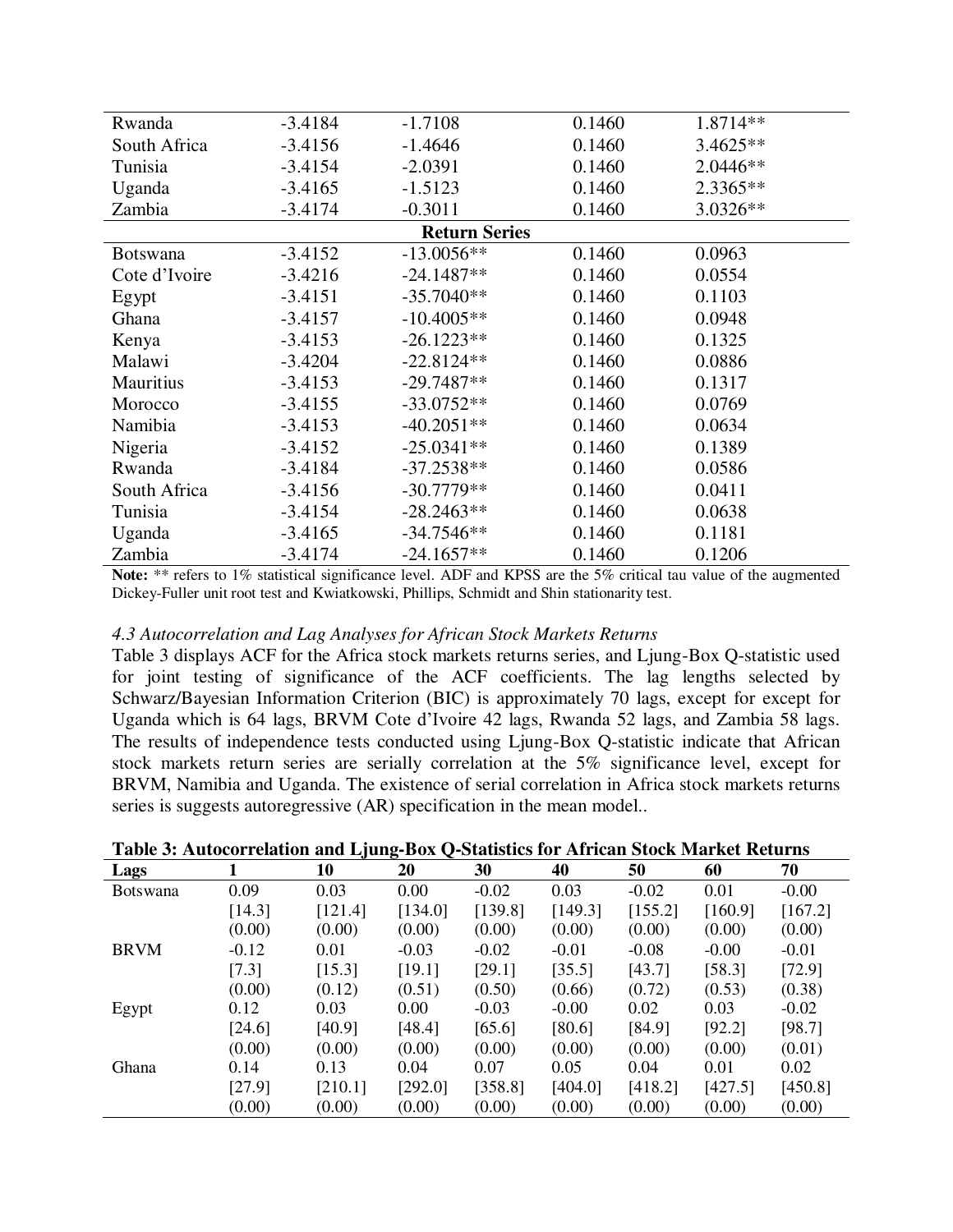| Kenya        | 0.37    | $-0.00$ | 0.01    | 0.01    | 0.03    | 0.04    | $-0.01$ | 0.06    |
|--------------|---------|---------|---------|---------|---------|---------|---------|---------|
|              | [205.5] | [248.6] | [257.2] | [267.5] | [379.7] | [399.8] | [413.8] | [434.5] |
|              | (0.00)  | (0.00)  | (0.00)  | (0.00)  | (0.00)  | (0.00)  | (0.00)  | (0.00)  |
| Malawi       | 0.03    | 0.03    | $-0.00$ | 0.04    | $-0.02$ | $-0.01$ | 0.02    | 0.02    |
|              | [0.6]   | [18.4]  | [44.0]  | [50.6]  | [63.2]  | [85.5]  | [96.2]  | [100.1] |
|              | (0.40)  | (0.04)  | (0.00)  | (0.01)  | (0.01)  | (0.00)  | (0.00)  | (0.01)  |
| Mauritius    | 0.25    | 0.03    | $-0.01$ | $-0.02$ | $-0.02$ | 0.03    | 0.04    | $-0.01$ |
|              | [99.7]  | [122.7] | [135.7] | [145.2] | [172.3] | [186.7] | [234.0] | [238.1] |
|              | (0.00)  | (0.00)  | (0.00)  | (0.00)  | (0.00)  | (0.00)  | (0.00)  | (0.00)  |
| Morocco      | 0.12    | 0.06    | 0.04    | 0.01    | $-0.01$ | $-0.04$ | $-0.04$ | $-0.03$ |
|              | [20.6]  | [42.5]  | [59.2]  | [66.9]  | [75.3]  | [83.1]  | [91.9]  | [106.2] |
|              | (0.00)  | (0.00)  | (0.00)  | (0.00)  | (0.00)  | (0.00)  | (0.00)  | (0.00)  |
| Namibia      | $-0.04$ | 0.02    | $-0.00$ | $-0.05$ | 0.03    | $-0.04$ | $-0.03$ | $-0.05$ |
|              | $[2.4]$ | [15.5]  | [22.4]  | [41.8]  | [48.7]  | [61.5]  | [79.3]  | [89.9]  |
|              | (0.12)  | (0.11)  | (0.31)  | (0.07)  | (0.16)  | (0.12)  | (0.04)  | (0.05)  |
| Nigeria      | 0.02    | 0.01    | 0.02    | 0.03    | 0.05    | $-0.01$ | $-0.02$ | $-0.08$ |
|              | [144.6] | [148.7] | [182.2] | [208.3] | [253.1] | [276.3] | [293.0] | [328.0] |
|              | (0.00)  | (0.00)  | (0.00)  | (0.00)  | (0.00)  | (0.00)  | (0.00)  | (0.00)  |
| Rwanda       | $-0.32$ | 0.01    | $-0.04$ | $-0.07$ | 0.01    | 0.04    | $-0.15$ | 0.01    |
|              | [74.6]  | [100.6] | [109.2] | [117.3] | [127.7] | [123.2] | [185.0] | [219.3] |
|              | (0.00)  | (0.00)  | (0.00)  | (0.00)  | (0.00)  | (0.00)  | (0.00)  | (0.00)  |
| South Africa | $-0.04$ | 0.01    | 0.00    | $-0.05$ | 0.04    | $-0.00$ | 0.04    | 0.02    |
|              | [2.8]   | [19.8]  | [25.4]  | [39.1]  | [50.5]  | [54.9]  | [71.8]  | [77.3]  |
|              | (0.08)  | (0.03)  | (0.18)  | (0.12)  | (0.12)  | (0.29)  | (0.14)  | (0.25)  |
| Tunisia      | 0.28    | 0.01    | 0.07    | $-0.00$ | $-0.02$ | 0.01    | 0.00    | 0.05    |
|              | [113.6] | [144.1] | [203.8] | [211.1] | [216.1] | [272.6] | [284.5] | [317.1] |
|              | (0.00)  | (0.00)  | (0.00)  | (0.00)  | (0.00)  | (0.00)  | (0.00)  | (0.00)  |
| Uganda       | 0.00    | 0.04    | $-0.00$ | 0.02    | 0.05    | $-0.00$ | $-0.02$ | $-0.02$ |
|              | [0.00]  | [4.8]   | [15.8]  | [28.2]  | [47.4]  | [52.9]  | [66.1]  | [72.6]  |
|              | (0.99)  | (0.90)  | (0.72)  | (0.55)  | (0.19)  | (0.36)  | (0.27)  | (0.39)  |
| Zambia       | $-0.08$ | $-0.01$ | $-0.01$ | 0.04    | $-0.04$ | $-0.01$ | $-0.01$ | 0.03    |
|              | [6.7]   | [31.9]  | [55.1]  | [78.9]  | [85.1]  | [93.5]  | [105.2] | [114.7] |
|              | (0.00)  | (0.00)  | (0.00)  | (0.00)  | (0.00)  | (0.00)  | (0.00)  | (0.00)  |

**Note:** Autocorrelation coefficients were estimated for each lag. Ljung-Box Q-statistics are presented in the square brackets [.] and their significance levels are shown in the brackets (.). The autocorrelation lag lengths are selected using BIC.

Table 4 reports Schwarz/Bayesian Information Criterion (BIC) lag analysis for Africa stock markets returns series. Rachev *et al* (2007:293) state that if the conditional mean is not specified adequately, then the construction of consistent estimates of the true conditional variance would not be possible and statistical inference and empirical analysis might be wrong. To provide a correct specification of the mean model, lags 1 to 6 of BIC were estimated. Notice from *Table 4* that returns series of Malawi, Namibia, South Africa and Uganda do not require any lag. For the stock markets returns of BRVM, Egypt, Morocco, Rwanda, and Tunisia, BIC selected lag 1. The Kenya, Nigeria and Zambia stock markets require lag 2 to contain serial dependence. The BIC selected 5e and 6 autoregressive lags for Botswana and Ghana respectively.

| Table 4: Bayesian Information Criterion Lag Selection for African Stock Market Returns |  |  |  |
|----------------------------------------------------------------------------------------|--|--|--|
|----------------------------------------------------------------------------------------|--|--|--|

| 'alla | $\Delta \Omega$<br>$\overline{\phantom{0}}$<br>2.202 | $\Delta C$<br>$\overline{\phantom{0}}$<br>$\overline{a}$ . $\overline{a}$ | $\overline{\phantom{0}}$<br>$-0.21$ | $\overline{\phantom{0}}$<br><b>I</b><br>the contract of the contract of the contract of the contract of the contract of | $\sim$<br><u>_ _ _ _</u><br>____ | ∖∩J<br>$\sim$<br>2.220<br>---- | $\sim$<br>_.__<br>____ |
|-------|------------------------------------------------------|---------------------------------------------------------------------------|-------------------------------------|-------------------------------------------------------------------------------------------------------------------------|----------------------------------|--------------------------------|------------------------|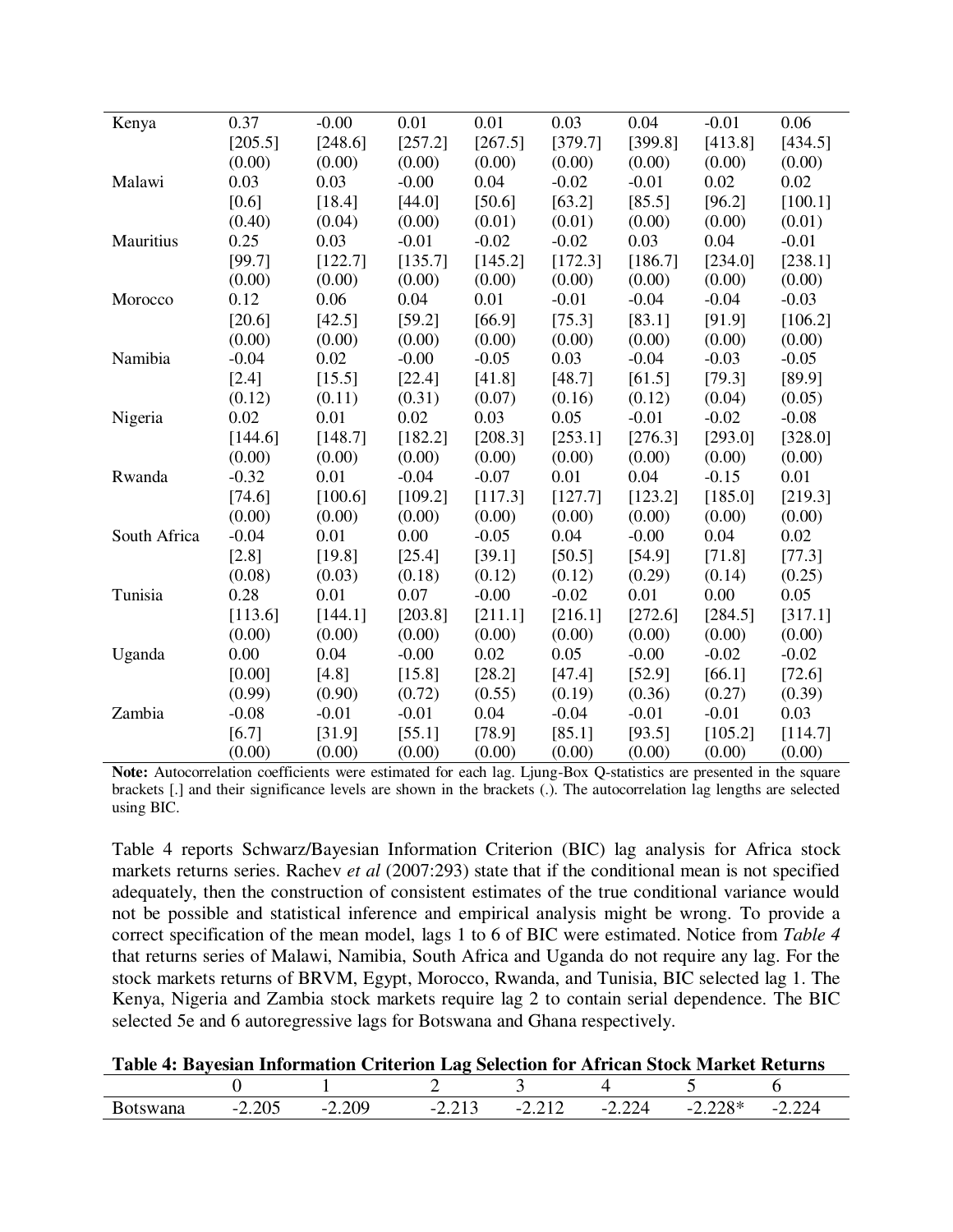| <b>BRVM</b>      | $-0.543$  | $-0.546*$ | $-0.533$  | $-0.524$ | $-0.511$ | $-0.498$ | $-0.484$  |
|------------------|-----------|-----------|-----------|----------|----------|----------|-----------|
| Egypt            | 0.741     | $0.730*$  | 0.735     | 0.734    | 0.738    | 0.742    | 0.746     |
| Ghana            | $-1.238$  | $-1.254$  | $-1.262$  | $-1.266$ | $-1.267$ | $-1.266$ | $-1.270*$ |
| Kenya            | $-0.740$  | $-0.883*$ | $-0.879$  | $-0.875$ | $-0.870$ | $-0.865$ | $-0.861$  |
| Malawi           | $-2.358*$ | $-2.347$  | $-2.337$  | $-2.327$ | $-2.318$ | $-2.325$ | $-2.314$  |
| <b>Mauritius</b> | $-1.951$  | $-2.015*$ | $-2.011$  | $-2.006$ | $-2.001$ | $-1.996$ | $-1.991$  |
| Morocco          | $-1.010$  | $-1.019*$ | $-1.016$  | $-1.016$ | $-1.013$ | $-1.008$ | $-1.002$  |
| Namibia          | $0.465*$  | 0.468     | 0.472     | 0.476    | 0.480    | 0.485    | 0.486     |
| Nigeria          | 0.009     | $-0.082$  | $-0.083*$ | $-0.080$ | $-0.076$ | $-0.071$ | $-0.069$  |
| Rwanda           | $-0.921$  | $-1.024*$ | $-1.014$  | $-1.007$ | $-0.999$ | $-0.990$ | $-0.984$  |
| South Africa     | $-0.013*$ | $-0.010$  | $-0.009$  | $-0.004$ | $-0.002$ | $-0.001$ | $-0.004$  |
| Tunisia          | $-1.091$  | $-1.168*$ | $-1.163$  | $-1.158$ | $-1.153$ | $-1.150$ | $-1.145$  |
| Uganda           | $0.498*$  | 0.505     | 0.511     | 0.518    | 0.525    | 0.531    | 0.538     |
| Zambia           | $-0.855$  | $-0.855$  | $-0.861*$ | $-0.853$ | $-0.847$ | $-0.840$ | $-0.833$  |

**Note:** \* indicate the lag length selected by BIC.

#### *4.4 Estimates of the AR(i) Mean Models for African Stock Market Returns*

Table 5 presents results of autoregressive mean models estimated to obtain residuals required to estimate volatility models for Africa stock markets returns. Notice from *Table 5* that the lag lengths selected by BIC in Table 4 are not misleading. Autoregressive lags of Botswana stock market returns, for instance, are significant up to lag 5, and f-test confirms that the coefficients are not zero. Similarly, the lag lengths selected for other Africa stock markets are all significant, except for South Africa where lag 0 is selected but the coefficients of lags 1 and 2 are significant. Significant lags coefficients suggest explanatory power of previous periods returns on current return. That is, Africa stock market returns do not fully reflect all the information contained in past return changes. Thus, historical return information may provide profitable trading opportunities; an indication of weak-form inefficiency.

Volatility estimates from serially correlated residual are not consistent and could result in misleading statistical inference. To check adequacy of the autoregressive mean models fitted to the African stock markets returns, Durbin-Watson and Ljung-Box Q statistics were applied. The essence of combining the two diagnostic tests is to ensure that the residuals are not serially correlated. While, Durbin-Watson only considers lag-1 serial correlation, Ljung-Box Q considers serial correlations at various lags. The Durbin-Watson coefficients reported in Table 5 show absence of any sign of first order serial correlation; the coefficients are approximately 2 for the residuals of the African stock market returns. Ljung-Box Q tests, conducted up to lags 5, indicate that the mean models for Africa stock markets returns are adequate at the 5% significance level, except for the stock market of Malawi. The *p*-levels of Ljung-Box Q statistics for the mean models show absence of serial correlation in residuals of the mean model, at the 5% significance level. Consequently, the estimated models are adequate.

|                 | $\varnothing$ | $O_{t-1}$ | $O_{t-2}$ | $O_{t-5}$ | $DW$ -stat $F$ -stat |         | LBO <sub>5</sub> |
|-----------------|---------------|-----------|-----------|-----------|----------------------|---------|------------------|
| <b>Botswana</b> | 0.015         | 0.060     | 0.071     | 0.092     | 2.004                | 14.907  | 0.276            |
|                 | (0.067)       | (0.016)   | (0.004)   | (0.000)   |                      | (0.000) | (0.998)          |
| <b>BRVM</b>     | 0.055         | $-0.126$  | -         | -         | 1.989                | 7.373   | 2.662            |
|                 | (0.116)       | (0.006)   |           |           |                      | (0.006) | (0.751)          |

**Table 5: Mean Model Results for African Stock Market Returns**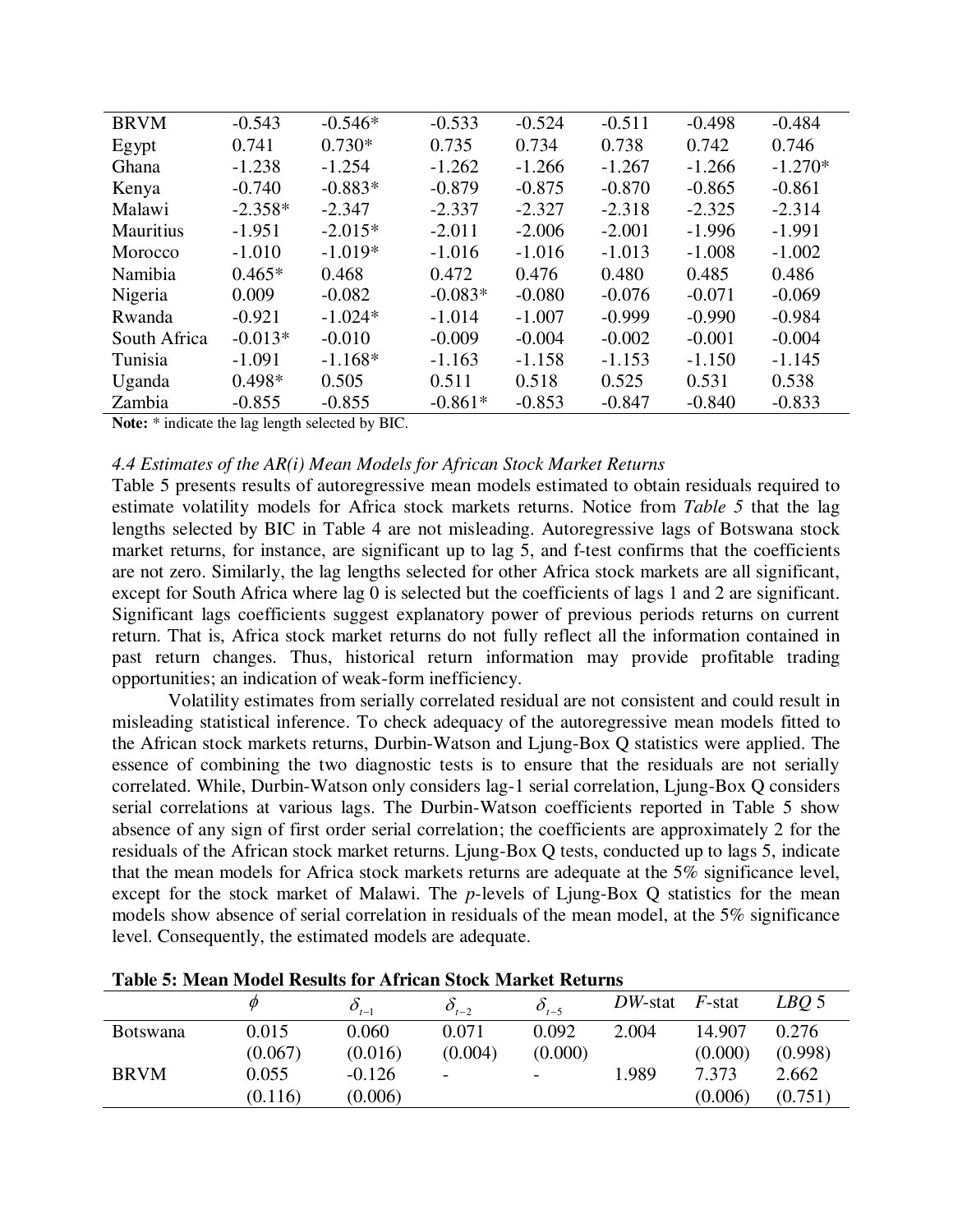| Egypt        | 0.002    | 0.122    |          |         | 1.999 | 24.968  | 10.160  |
|--------------|----------|----------|----------|---------|-------|---------|---------|
|              | (0.941)  | (0.000)  |          |         |       | (0.000) | (0.070) |
| Ghana        | 0.037    | $-0.047$ | 0.096    | 0.057   | 2.009 | 9.127   | 1.846   |
|              | (0.032)  | (0.085)  | (0.000)  | (0.038) |       | (0.000) | (0.870) |
| Kenya        | 0.066    | $-0.344$ | $-0.082$ |         | 2.004 | 89.610  | 1.562   |
|              | (0.074)  | (0.000)  | (0.002)  |         |       | (0.000) | (0.905) |
| Malawi       | 0.036    |          |          |         | 1.900 |         | 16.051  |
|              | (0.007)  |          |          |         |       |         | (0.006) |
| Mauritius    | 0.003    | 0.257    |          |         | 2.016 | 106.435 | 1.477   |
|              | (0.678)  | (0.000)  |          |         |       | (0.000) | (0.915) |
| Morocco      | $-0.020$ | 0.121    |          |         | 2.007 | 20.893  | 2.682   |
|              | (0.194)  | (0.000)  |          |         |       | (0.000) | (0.261) |
| Namibia      | 0.006    |          |          |         | 2.080 |         | 6.587   |
|              | (0.831)  |          |          |         |       |         | (0.253) |
| Nigeria      | 0.015    | 0.327    | $-0.077$ |         | 1.991 | 84.005  | 3.716   |
|              | (0.528)  | (0.000)  | (0.002)  |         |       | (0.000) | (0.591) |
| Rwanda       | 0.012    | $-0.325$ |          |         | 1.998 | 82.866  | 8.696   |
|              | (0.600)  | (0.000)  |          |         |       | (0.000) | (0.122) |
| South Africa | 0.039    | $-0.042$ |          |         | 2.005 | 2.889   | 5.279   |
|              | (0.116)  | (0.089)  |          |         |       | (0.089) | (0.382) |
| Tunisia      | 0.001    | 0.281    |          |         | 1.996 | 122.882 | 2.533   |
|              | (0.932)  | (0.000)  |          |         |       | (0.000) | (0.771) |
| Uganda       | 0.059    | $-0.081$ |          |         | 1.997 | 6.872   | 1.603   |
|              | (0.171)  | (0.008)  |          |         |       | (0.008) | (0.900) |
| Zambia       | 0.055    | $-0.099$ | $-0.118$ |         | 1.995 | 9.340   | 2.055   |
|              | (0.012)  | (0.003)  | (0.001)  |         |       | (0.000) | (0.841) |
|              |          |          |          |         |       |         |         |

**Note:** (.) indicate the marginal significance level of regression coefficients. D-W stat. is the Durbin-Watson statistics, LBQ 5 is Ljung-Box Q statistics up to lags 5.

#### *5.5 Estimates from Volatility Models for African Stock Market Returns*

Table 6 reports results of ARCH-LM test conducted to examine African stock markets returns heteroscedasticity. Notice from Table 6 that there is existence of heteroscedasticity in the returns series. The null hypothesis of no heteroscedasticity is rejected for the Africa stock markets, except for Malawi and Zambia. Given the absence of heteroscedastic variance in Malawi and Zambia stock market returns, they were omitted in subsequent analysis. The presence of heteroscedasticity is a justification for GARCH modeling.

| <b>Table 6: Heteroscedasticity for African Stock Market Returns</b> |  |  |
|---------------------------------------------------------------------|--|--|
|---------------------------------------------------------------------|--|--|

|                 |        |        | 3      | $\overline{4}$ |        | 6      |
|-----------------|--------|--------|--------|----------------|--------|--------|
| <b>Botswana</b> | 114.10 | 62.62  | 41.79  | 32.61          | 26.31  | 21.92  |
|                 | (0.00) | (0.00) | (0.00) | (0.00)         | (0.00) | (0.00) |
| <b>BRVM</b>     | 68.60  | 35.60  | 23.72  | 18.25          | 14.71  | 12.87  |
|                 | (0.00) | (0.00) | (0.00) | (0.00)         | (0.00) | (0.00) |
| Egypt           | 35.80  | 26.16  | 18.90  | 14.16          | 12.06  | 10.14  |
|                 | (0.00) | (0.00) | (0.00) | (0.00)         | (0.00) | (0.00) |
| Ghana           | 343.72 | 225.64 | 162.97 | 123.42         | 100.01 | 83.33  |
|                 | (0.00) | (0.00) | (0.00) | (0.00)         | (0.00) | (0.00) |
|                 |        |        |        |                |        |        |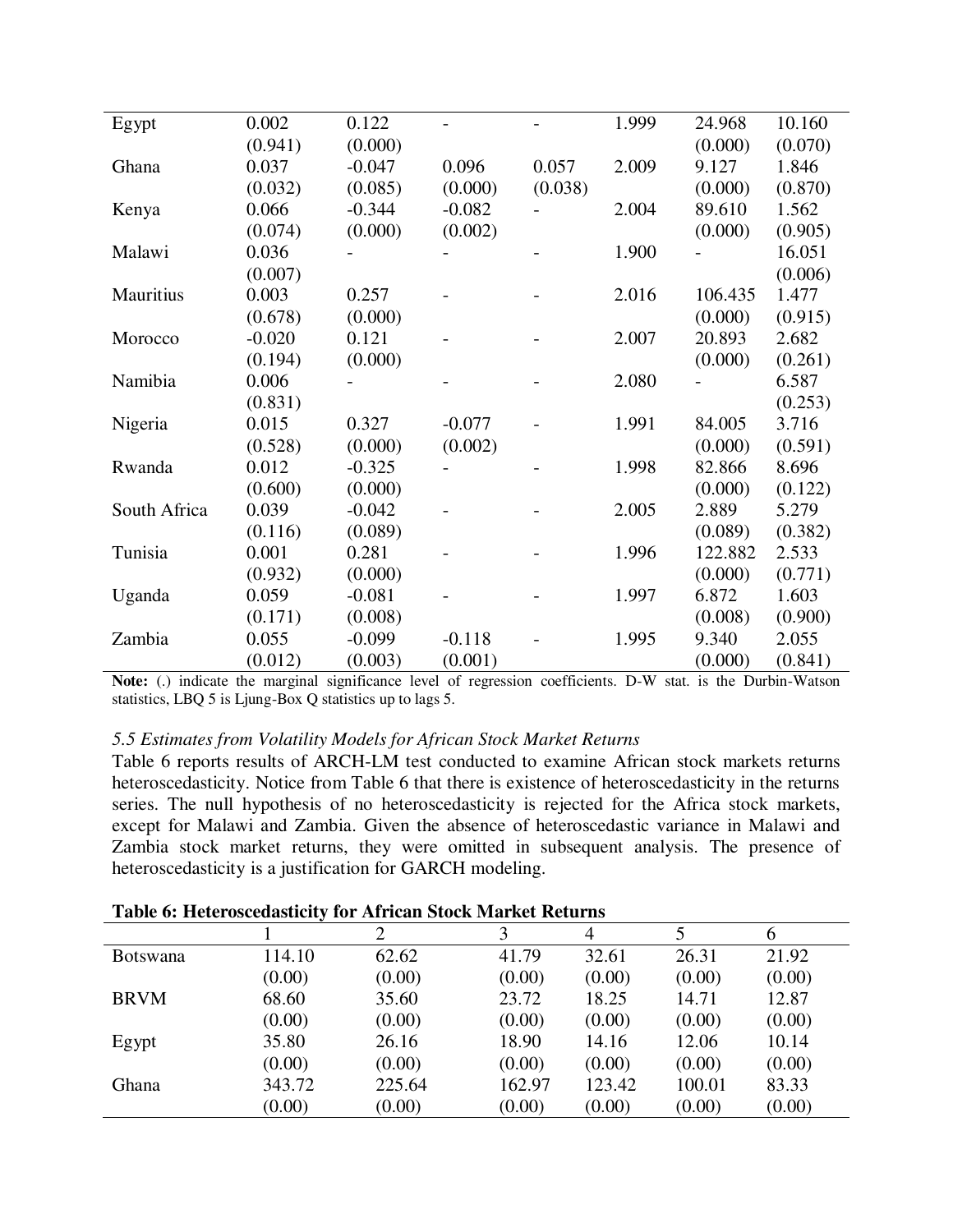| Kenya            | 182.97 | 95.52  | 63.63  | 47.66   | 38.08  | 31.69  |
|------------------|--------|--------|--------|---------|--------|--------|
|                  | (0.00) | (0.00) | (0.00) | (0.00)  | (0.00) | (0.00) |
| Malawi           | 0.14   | 0.16   | 0.13   | 0.12    | 0.34   | 0.31   |
|                  | (0.70) | (0.84) | (0.93) | (0.97)  | (0.88) | (0.93) |
| <b>Mauritius</b> | 267.36 | 235.97 | 160.50 | 130.86  | 104.84 | 89.14  |
|                  | (0.00) | (0.00) | (0.00) | (0.00)  | (0.00) | (0.00) |
| Morocco          | 57.39  | 41.39  | 28.40  | 23.38   | 18.70  | 15.56  |
|                  | (0.00) | (0.00) | (0.00) | (0.00)  | (0.00) | (0.00) |
| Namibia          | 83.40  | 42.08  | 30.63  | 24.37   | 19.60  | 16.31  |
|                  | (0.00) | (0.00) | (0.00) | (0.00)  | (0.00) | (0.00) |
| Nigeria          | 40.07  | 118.61 | 80.16  | 64.18   | 52.77  | 45.17  |
|                  | (0.00) | (0.00) | (0.00) | (0.000) | (0.00) | (0.00) |
| Rwanda           | 104.76 | 53.93  | 36.94  | 27.63   | 22.22  | 18.48  |
|                  | (0.00) | (0.00) | (0.00) | (0.00)  | (0.00) | (0.00) |
| South Africa     | 25.07  | 31.38  | 25.40  | 21.51   | 22.45  | 19.17  |
|                  | (0.00) | (0.00) | (0.00) | (0.00)  | (0.00) | (0.00) |
| Tunisia          | 338.30 | 171.47 | 118.89 | 89.12   | 72.20  | 60.08  |
|                  | (0.00) | (0.00) | (0.00) | (0.00)  | (0.00) | (0.00) |
| Uganda           | 185.56 | 108.94 | 74.41  | 55.86   | 44.61  | 37.16  |
|                  | (0.00) | (0.00) | (0.00) | (0.00)  | (0.00) | (0.00) |
| Zambia           | 0.36   | 3.78   | 2.85   | 2.36    | 3.20   | 2.71   |
|                  | (0.54) | (0.02) | (0.03) | (0.05)  | (0.00) | (0.01) |

Results of GJR-GARCH (1,1) model specified in equation 2 are presented in Table 7. Notice that coefficients for long-run average volatility are all significant at 1% significance level. This suggests that long-run average volatility has explanatory power on current volatility of Africa stock markets. Coefficients of ARCH parameter ( $\alpha_1$ ) are also significant, at 5% level, for Africa stock markets, except for Namibia and BRVM. Statistical significance of  $\alpha_1$  suggests that volatility from previous periods influence current volatility in Africa stock markets. GARCH coefficients ( $\beta_1$ ) are also significant at 5% significance level for all Africa stock markets. This indicates evidence of volatility clustering in Africa stock markets, although with varying degrees. Observe also the existence of volatility persistence in Uganda, Ghana, Namibia, Mauritius, Nigeria and Morocco. Other stock markets with relatively high volatility persistence are Egypt, Kenya, South Africa, Tunisia, and Rwanda. Stock market volatility in Botswana and BRVM, however, are not very persistent. These results suggest that Africa stock markets still exhibit volatility clustering and persistence after the global financial crisis. These results are consistent with the findings of the volatility studies conducted before and during the global financial crisis. Niyitegeka and Tewari (2013) for example, find evidence of volatility clustering in Johannesburg Stock Exchange. N'dri (2007), Namugaya, Weke and Charles (2014), Kais (2015), and Owidi and Mugo-Waweru (2016) also document similar evidences for BRVM, Uganda, Tunisia, and Kenya respectively. A critical implication of stock market volatility is its impact on expected risk premium and cost of capital. As Smith (1989) observes, an expected increase in volatility will increase the expected risk premium and thereby affect a firm's cost of capital.

In addition, estimates of volatility asymmetry parameter are also reported in *Table 7*. Notice that there is evidence of volatility asymmetry in Botswana, Egypt, Mauritius, Morocco,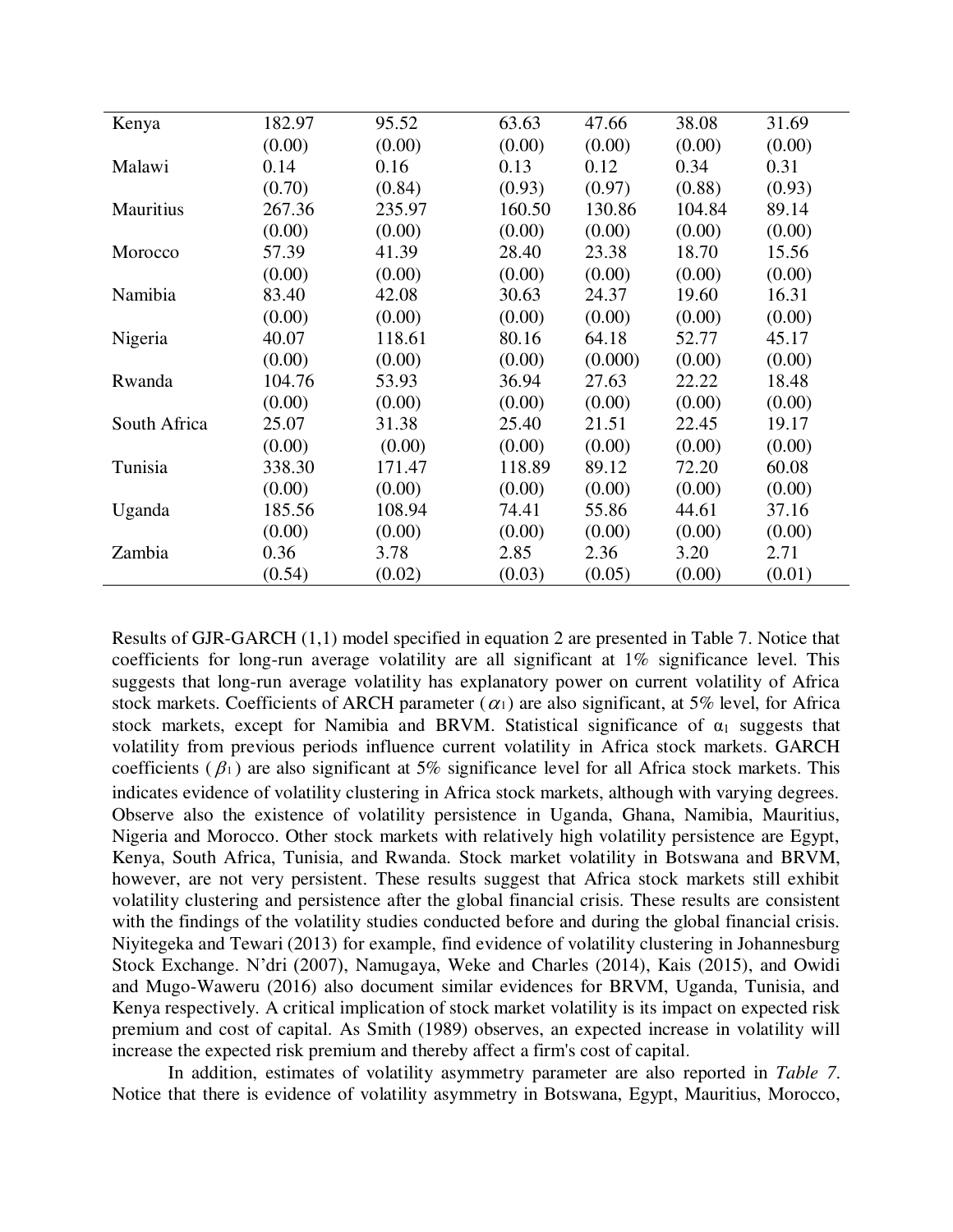Namibia, Rwanda and Tunisia. The asymmetry coefficients further suggest that positive and negative shocks of the same magnitude have same effect on volatility of BRVM, Ghana, Kenya, Nigeria, South Africa, Uganda stock markets returns. These results also concur with existing literature. N'dri (2007), for example, did not report existence of volatility asymmetry in the BRVM Cote d'Ivoire. Niyitegeka and Tewari (2013) did not also establish asymmetric effect in the Johannesburg Stock Exchange. The result however did not agree with Emenike and Aleke (2012), who find evidence of volatility asymmetry in Nigeria. This disagreement may have occurred as a result the time-varying nature of volatility (see, Schwert, 1989; Kais, 2015). The asymmetric coefficients are positive, suggesting that negative shocks tend to produce higher volatility in the immediate future than positive shocks of the same magnitude in Botswana, Egypt, Mauritius, Morocco, Namibia, Rwanda and Tunisia. These results agree with Coffie (2018), who reports amongst others, that current shocks to conditional variance have less impact on future volatility in Botswana and Namibia stock markets, and that news impact is asymmetric in both Botswana and Namibia stock markets.

Notice further from Table 7 that volatility clustering appear more pronounced in Namibia stock market returns, and least in Botswana stock market. Similarly, volatility appears more persistent in Uganda stock market, and least in Botswana stock market.

A possible explanation for asymmetric behaviour of Africa stock markets could be that positive changes in the stock market returns are viewed as favourable by investors and therefore do not stimulate returns volatility equal to a negative changes. Evidence of volatility being more responsive to negative news than positive news of the same magnitude provides support for risk aversion in some Africa stock markets. Investors generally are risk averse and negative news is more likely to result in hasty divestment decision than positive news. More so negative shocks make investors more averse to holding stocks due to uncertainty. As a result, investors are more likely to demand a higher risk premium in order to hedge against the increased uncertainty resulting volatility persistent. The higher risk premium will in turn results in a higher cost of capital, which contracts investments.

Diagnostic tests results, also presented in Table 7, show evidence of no serial correlation in residuals of the mean model at the 1% significance level but at the 5% significance level, Ghana, Kenya and Uganda failed. The variance models, however, are adequate for all Africa stock markets. Similarly, ARCH LM results show evidence of no remaining heteroscedasticity in squared standardized residuals. More so, estimates of the GJR-GARCH (1,1) parameters overcome the non-negativity constraints. Consequently, the models are adequate to explain volatility behaviour of Africa stock markets.

| Table 7: Results of AR(i)-GJR-GARCH(1,1) for African Stock Market Returns |          |            |           |                      |        |        |        |         |
|---------------------------------------------------------------------------|----------|------------|-----------|----------------------|--------|--------|--------|---------|
| <b>Coefficients</b>                                                       | $\omega$ | $\alpha_1$ | $\beta_1$ | $\alpha_1 + \beta_1$ | γ      | ARCH-  | Ljung- | McLoed- |
|                                                                           |          |            |           |                      |        | LM(8)  | BoxQ   | Li(10)  |
|                                                                           |          |            |           |                      |        |        | (36)   |         |
| <b>Botswana</b>                                                           | 0.046    | 0.059      | 0.318     | 0.377                | 0.281  | 64.105 | 41.348 | 2.633   |
|                                                                           | (0.00)   | (0.00)     | (0.00)    |                      | (0.00) | [0.73] | [0.24] | [0.98]  |
| <b>BRVM</b>                                                               | 0.264    | 0.107      | 0.336     | 0.443                | 0.131  | 23.432 | 23.832 | 0.028   |
|                                                                           | (0.00)   | (0.09)     | (0.05)    |                      | (0.13) | [0.99] | [0.94] | [1.00]  |
| Egypt                                                                     | 0.280    | 0.036      | 0.722     | 0.758                | 0.210  | 70.068 | 17.147 | 3.764   |
|                                                                           | (0.00)   | (0.023)    | (0.00)    |                      | (0.00) | [0.54] | [0.14] | [0.95]  |
| Ghana                                                                     | 0.030    | 0.145      | 0.772     | 0.917                | 0.035  | 99.154 | 52.931 | 2.178   |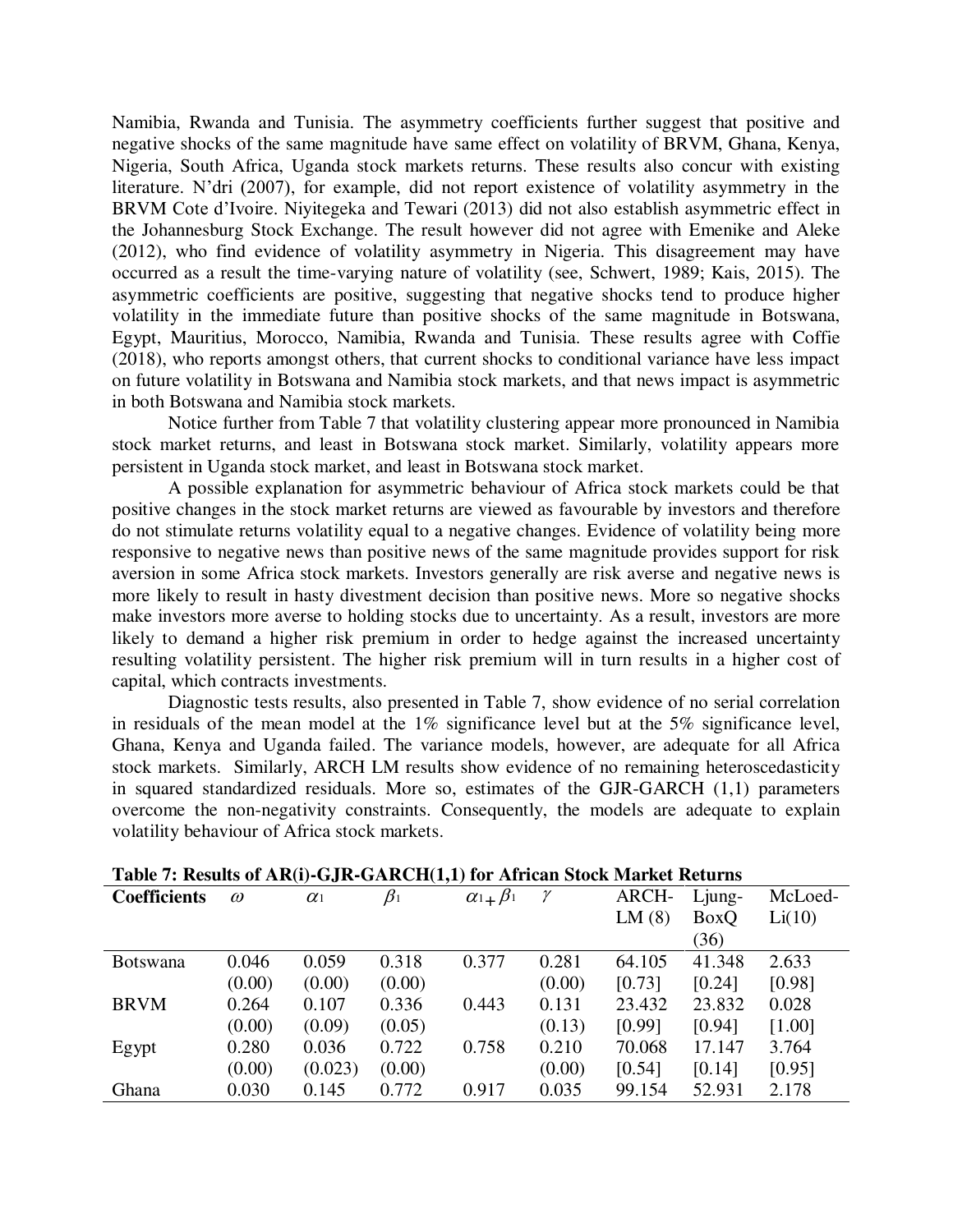|              | (0.00) | (0.05) | (0.00) |       | (0.65)   | [0.02] | [0.03] | [0.99] |
|--------------|--------|--------|--------|-------|----------|--------|--------|--------|
| Kenya        | 0.136  | 0.278  | 0.450  | 0.728 | $-0.011$ | 85.275 | 51.977 | 3.488  |
|              | (0.00) | (0.00) | (0.00) |       | (0.91)   | [0.24] | [0.04] | [0.96] |
| Mauritius    | 0.011  | 0.130  | 0.740  | 0.870 | 0.076    | 86.377 | 44.212 | 8.467  |
|              | (0.00) | (0.00) | (0.00) |       | (0.03)   | [0.21] | [0.16] | [0.58] |
| Morocco      | 0.055  | 0.133  | 0.671  | 0.804 | 0.084    | 84.095 | 40.821 | 3.609  |
|              | (0.01) | (0.00) | (0.00) |       | (0.04)   | [0.19] | [0.26] | [0.96] |
| Namibia      | 0.074  | 0.002  | 0.900  | 0.902 | 0.097    | 84.082 | 38.684 | 7.834  |
|              | (0.00) | (0.86) | (0.00) |       | (0.00)   | [0.27] | [0.34] | [0.64] |
| Nigeria      | 0.151  | 0.246  | 0.564  | 0.810 | 0.087    | 80.019 | 44.087 | 4.614  |
|              | (0.01) | (0.00) | (0.00) |       | (0.31)   | [0.24] | [0.16] | [0.91] |
| Rwanda       | 0.084  | 0.086  | 0.489  | 0.575 | 0.752    | 34.544 | 32.312 | 0.705  |
|              | (0.00) | (0.00) | (0.00) |       | (0.00)   | [0.97] | [0.64] | [0.99] |
| South Africa | 0.622  | 0.081  | 0.651  | 0.732 | 0.091    | 64.790 | 39.230 | 7.585  |
|              | (0.00) | (0.00) | (0.00) |       | (0.09)   | [0.71] | [0.32] | [0.66] |
| Tunisia      | 0.059  | 0.191  | 0.421  | 0.612 | 0.375    | 73.382 | 36.726 | 3.413  |
|              | (0.00) | (0.00) | (0.00) |       | (0.00)   | [0.43] | [0.43] | [0.96] |
| Uganda       | 0.305  | 0.309  | 0.617  | 0.926 | $-0.119$ | 82.20  | 52.604 | 4.314  |
|              | (0.00) | (0.00) | (0.00) |       | (0.06)   | [0.19] | [0.04] | [0.93] |
| Zambia       | 0.0003 | 0.080  | 0.936  | 1.016 | $-0.021$ | 65.840 | 43.273 | 8.635  |
|              | (0.11) | (0.00) | (0.00) |       | (0.29)   | [0.22] | [0.18] | [0.56] |

**Note:** lag of diagnostic tests are displayed as (.).

#### **5 Conclusions and Policy Implications**

African stock markets play important roles of stimulating economic development through providing channel for mobilising domestic savings and facilitating the allocation of financial resources from dormant to more productive activities. Therefore, this paper evaluates the nature of stock market volatility in Africa after the global financial crisis. The stock market volatility of Botswana, BRVM, Egypt, Ghana, Kenya, Malawi, Mauritius, Morocco, Namibia, Nigeria, Rwanda, South Africa, Tunisia, Uganda, and Zambia were evaluated for clustering and asymmetry. Africa stock markets daily data were analysed using univariate asymmetric GARCH (1,1) model because of its capability to capture volatility clustering and asymmetry.

The Preliminary results show zero average daily return, leptokurtosis, skewness, significant departure from normal distribution, and absence of unit roots in Africa stock markets returns as well as presence of heteroscedasticity in the Africa stock markets returns residuals series. Results of the univariate asymmetric GARCH (1, 1) model indicate evidence of volatility clustering in Africa stock markets returns, although with varying degrees. The results also indicate existence of volatility persistence in the African stock market returns except Botswana and Cote d'Ivoire, which are not very persistent. The results further reveal that Africa stock markets returns are asymmetric, with negative shocks producing higher volatility in the immediate future than positive shocks of the same magnitude in some countries, and positive shocks producing higher volatility in other countries. It is therefore concluded that Africa stock markets returns exhibit volatility clustering, persistence and asymmetry.

One major policy implication of the findings is adjustment of expected risk premium and/or cost of capital in anticipation of increase in volatility. As the findings have shown, Africa stock market volatility exhibit clustering - periods in which stock returns show large changes, of either sign, for an extended period followed by periods of small price changes. This volatility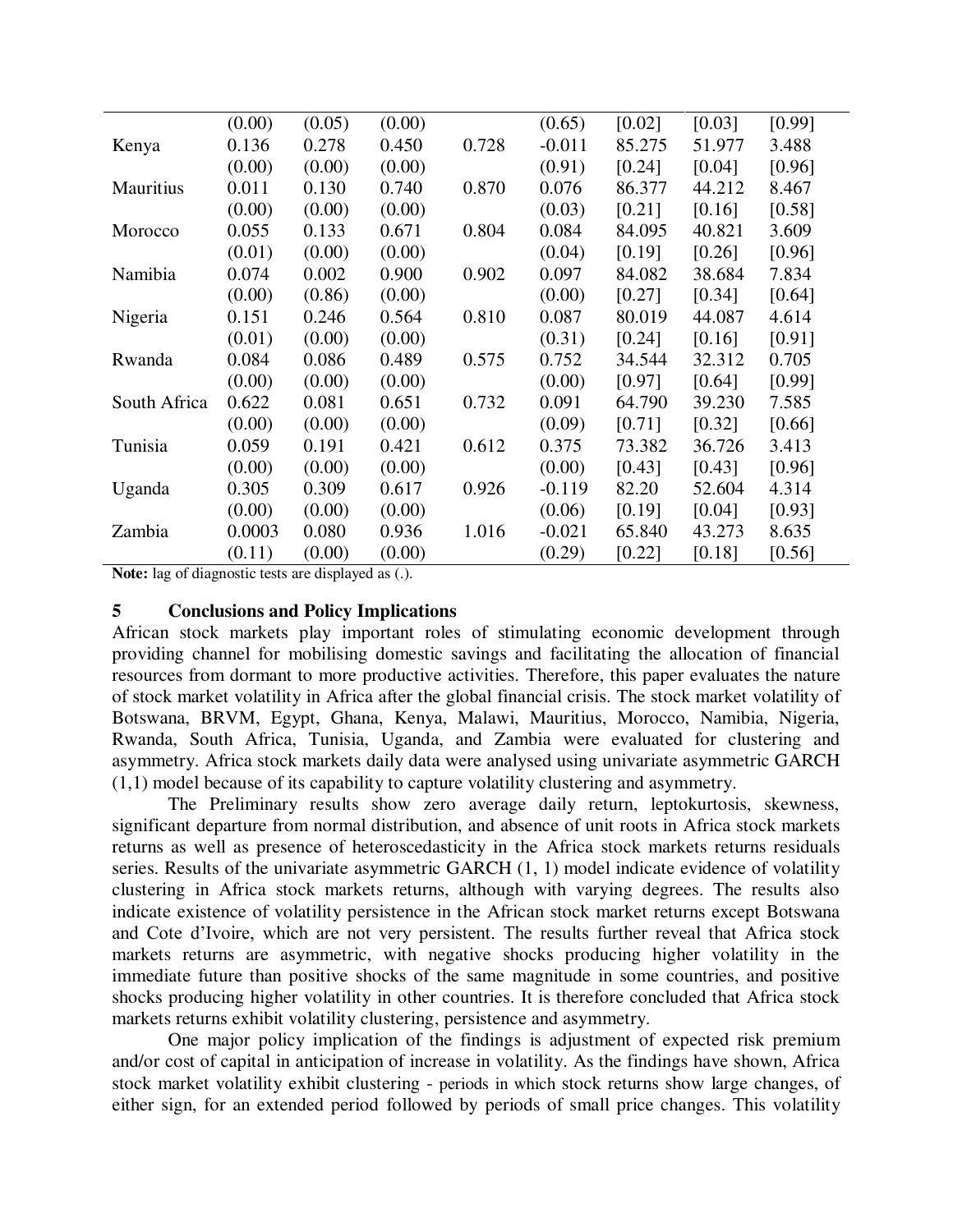pattern provides insight for designing investment strategies, portfolio risk management and portfolio rebalancing through volatility harvesting.

#### **References**

- Abdalla, S.Z.S. & Winker, P. (2012). Modelling stock market volatility using univariate GARCH models: Evidence from Sudan and Egypt. *International Journal of Economics and Finance*, *4*(8), 161-176.
- Bekaert, G., Ehrmann, M., Fratzscher, M. & Mehl, A. (2014). The global crisis and equity market contagion. *The Journal of Finance, LXIX* (6), 2597-2649.
- Berndt, E. K., Hall, B.H., Hall, R.E. & Hausman, J.A.(1974). Estimation and inference in nonlinear structural models. *Annals of Economic and Social Measurement*, *3*(4), 653-665.
- Coffie, W. (2018). Modelling and forecasting volatility of the Botswana and Namibia stock market returns: evidence using GARCH models with different distribution densities. *Global Business and Economics Review*, 20(1), 18–35.

Degiannakis, S. & Xekalaki, E. (2004). Autoregressive conditional heteroscedasticity (ARCH) models: A review. *Quality Technology & Quantitative Management*, *1*(2), 271-324.

- Dickey, D. A. & Fuller, W. A. (1979). Distribution of estimators for time series regressions with a unit root. *Journal of American Statistical Association*, *74*(366), 427-431.
- Emenike, K. O. (2016). Comparative analysis of bureaux de change and official exchange rates volatility in Nigeria. *Intellectual Economics,10*(1), 28-37.

Emenike, K. O. (2017). Weak-form efficiency after the global financial crises: Emerging stock market evidence. *Journal of Emerging Market Finance*, *16*(1), 99-113.

- Emenike, K. O. & Aleke, S.F. (2012). Modeling asymmetric volatility in the Nigerian stock exchange. *European Journal of Business and Management, 4*(12), 52-59.
- Enders, W. (2015). *Applied econometric time series* (4<sup>th</sup> ed.). Hoboken New Jersey: John Wiley & Sons Inc.
- Engle, R.F. (1982). Autoregressive conditional heteroscedasticity with estimates of the variance of the United Kingdom inflation. *Econometrica, 50*(4), 987-1007.
- Engle, R.F. (2003). Risk and volatility: Econometric models and financial practice. *Noble Lecture* (December 8), Salomon Centre New York
- Glosten, L., Jagannathan, R. & Runkle, D. (1993). On the relation between expected value and the volatility of the nominal excess return on stocks. *The Journal of Finance*, *48*(5), 1779–1801
- Gujarati, D.N. (2003). *Basic Econometrics (4th Ed)*, Delhi: McGraw Hill Inc.

Horan, S. (2012). Volatility harvesting: From theory to practice. Retrieved online: https://blogs.cfainstitute.org/investor/2012/02/24/volatility-harvesting-from-theory-topractice/

- Hung, J., Lee, M. & Liu, M. (2008). Estimation of value-at-risk for energy commodities via fat-tailed GARCH models. *Energy Economics*, *30*(3), 1173–1191.
- Jarque, C. M. & Bera, A. K. (1987). A test for normality of observations and regression residuals. *International Statistical Review*, *55*(2), 163–172.
- Kais, B. M. (2015). Stock returns and forecast: Case of Tunisia with ARCH model. *Journal of Finance and Economics*, *3*(3), 55-60.
- Kwiatkowski, D., Phillips, P. C. B., Schmidt, P. & Shin, Y. (1992). Testing the null hypothesis of stationarity against the alternative of a unit root: How sure are we that economic time series have a unit root? *Journal of Econometrics*, *54*(1-3), 159-178.